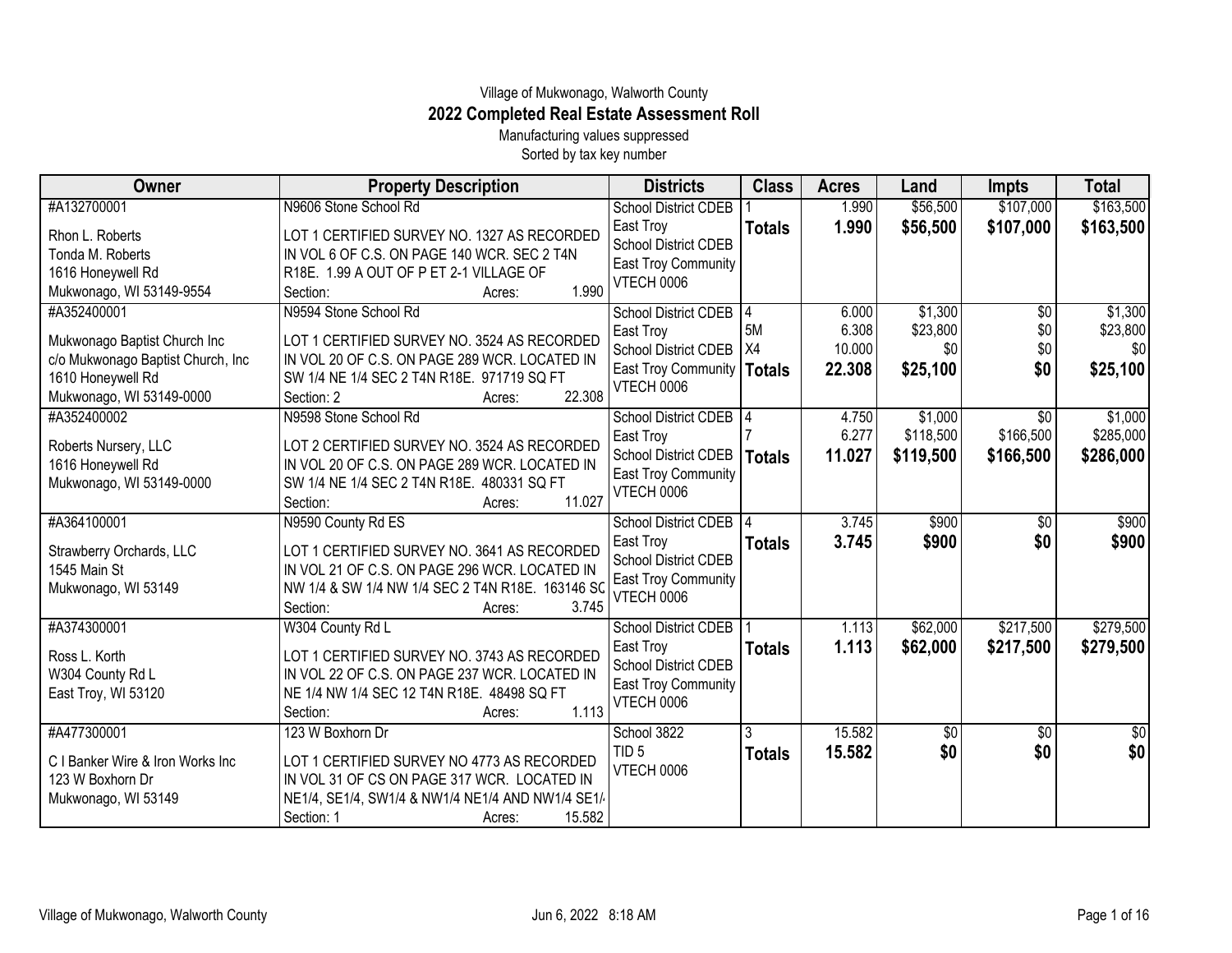| Owner                     | <b>Property Description</b>                      | <b>Districts</b>  | <b>Class</b>    | <b>Acres</b> | Land            | <b>Impts</b>    | <b>Total</b>     |
|---------------------------|--------------------------------------------------|-------------------|-----------------|--------------|-----------------|-----------------|------------------|
| #A477300003               | 130 W Boxhorn Dr                                 | School 3822       | $\overline{X4}$ | 6.520        | $\overline{50}$ | $\overline{50}$ | $\sqrt{50}$      |
| Village of Mukwonago      | OUTLOT 2 CERTIFIED SURVEY NO 4773 AS             | TID <sub>5</sub>  | <b>Totals</b>   | 6.520        | \$0             | \$0             | \$0              |
| 440 River Crest Ct        | RECORDED IN VOL 31 OF CS ON PAGE 317 WCR.        | VTECH 0006        |                 |              |                 |                 |                  |
| Mukwonago, WI 53149-1759  | LOCATED IN NE1/4, SE1/4, SW1/4 & NW1/4 NE1/4 ANI |                   |                 |              |                 |                 |                  |
|                           | 6.520<br>Section: 1<br>Acres:                    |                   |                 |              |                 |                 |                  |
| #A477300004               | 1510 S Rochester St                              | School 3822       | $\overline{X4}$ | 14.356       | $\overline{50}$ | $\overline{50}$ | $\sqrt{50}$      |
|                           |                                                  | TID <sub>5</sub>  | <b>Totals</b>   | 14.356       | \$0             | \$0             | \$0              |
| Village of Mukwonago      | OUTOT 3 CERTIFIED SURVEY NO 4773 AS              | VTECH 0006        |                 |              |                 |                 |                  |
| 440 River Crest Ct        | RECORDED IN VOL 31 OF CS ON PAGE 317 WCR.        |                   |                 |              |                 |                 |                  |
| Mukwonago, WI 53149-1759  | LOCATED IN NE1/4, SE1/4, SW1/4 & NW1/4 NE1/4 ANI |                   |                 |              |                 |                 |                  |
|                           | 14.356<br>Section: 1<br>Acres:                   |                   |                 |              |                 |                 |                  |
| #A480500001               | 102 W Boxhorn Dr                                 | School 3822       |                 | 7.503        | $\overline{50}$ | $\overline{50}$ | $\overline{\$0}$ |
| Quernemoen Mukwonago, LLC | LOT 1 CERTIFIED SURVEY NO 4805 AS RECORDED       | TID <sub>5</sub>  | <b>Totals</b>   | 7.503        | \$0             | \$0             | \$0              |
| 102 W Boxhorn Dr          | IN VOL 32 OF CS ON PAGE 75 WCR. LOCATED IN       | VTECH 0006        |                 |              |                 |                 |                  |
| Mukwonago, WI 53149       | NE1/4 SEC 1 T4N R18E. 326837 SQ FT. VILLAGE OF   |                   |                 |              |                 |                 |                  |
|                           | 7.503<br>Section: 1<br>Acres:                    |                   |                 |              |                 |                 |                  |
| #A482200001               | 130 W Boxhorn Dr                                 | School 3822       | 3               | 14.610       | \$0             | \$0             | \$0              |
|                           |                                                  | TID <sub>5</sub>  | <b>Totals</b>   | 14.610       | \$0             | \$0             | \$0              |
| Super Products LLC        | LOT 1 CERTIFIED SURVEY NO 4822 AS RECORDED       | <b>VTECH 0006</b> |                 |              |                 |                 |                  |
| c/o Super Products, LLC   | IN VOL 32 OF CS ON PAGE 129 WCR. LOCATED IN      |                   |                 |              |                 |                 |                  |
| PO Box 549                | NW1/4 NE1/4 SEC 1 T4N R18E. 636555 SQ FT;        |                   |                 |              |                 |                 |                  |
| Seguin, TX 78156-0549     | 14.610<br>Section: 1<br>Acres:                   |                   |                 |              |                 |                 |                  |
| #A486800001               | 101 W Boxhorn Dr                                 | School 3822       | $\overline{2}$  | 3.750        | \$397,500       | \$2,059,500     | \$2,457,000      |
| Ms2i Holdings, LLC        | LOT 1 CERTIFIED SURVEY #4868 AS RECORDED IN      | TID <sub>5</sub>  | <b>Totals</b>   | 3.750        | \$397,500       | \$2,059,500     | \$2,457,000      |
| 101 W Boxhorn Dr          | VOL 32 OF CS ON PAGE 263 WCR. LOCATED IN         | VTECH 0006        |                 |              |                 |                 |                  |
| Mukwonago, WI 53149       | NE1/4 SEC 1 T4N R18E. 163537 SQ FT; VILLAGE OF   |                   |                 |              |                 |                 |                  |
|                           | 3.750<br>Section: 1<br>Acres:                    |                   |                 |              |                 |                 |                  |
| #A486800002               | 102 Hill Ct                                      | School 3822       |                 | 9.590        | \$871,500       | \$4,293,500     | \$5,165,000      |
|                           |                                                  | TID <sub>5</sub>  | <b>Totals</b>   | 9.590        | \$871,500       | \$4,293,500     | \$5,165,000      |
| John Malcolm Trust        | LOT 2 CERTIFIED SURVEY #4868 AS RECORDED IN      | VTECH 0006        |                 |              |                 |                 |                  |
| 92 Natoma St Ste 303      | VOL 32 OF CS ON PAGE 263 WCR. LOCATED IN         |                   |                 |              |                 |                 |                  |
| San Francisco, CA 94105   | NE1/4 SEC 1 T4N R18E. 417557 SQ FT; VILLAGE OF   |                   |                 |              |                 |                 |                  |
|                           | 9.590<br>Section: 1<br>Acres:                    |                   |                 |              |                 |                 |                  |
| #A486800003               | Hill Ct                                          | School 3822       | X4              | 3.910        | $\overline{50}$ | $\overline{30}$ | $\overline{50}$  |
| Village of Mukwonago      | OL 1 CERTIFIED SURVEY #4868 AS RECORDED IN       | TID <sub>5</sub>  | <b>Totals</b>   | 3.910        | \$0             | \$0             | \$0              |
| 440 River Crest Ct        | VOL 32 OF CS ON PAGE 263 WCR. LOCATED IN         | VTECH 0006        |                 |              |                 |                 |                  |
| Mukwonago, WI 53149-1759  | NE1/4 SEC 1 T4N R18E. 170322 SQ FT; VILLAGE OF   |                   |                 |              |                 |                 |                  |
|                           | 3.910<br>Section: 1<br>Acres:                    |                   |                 |              |                 |                 |                  |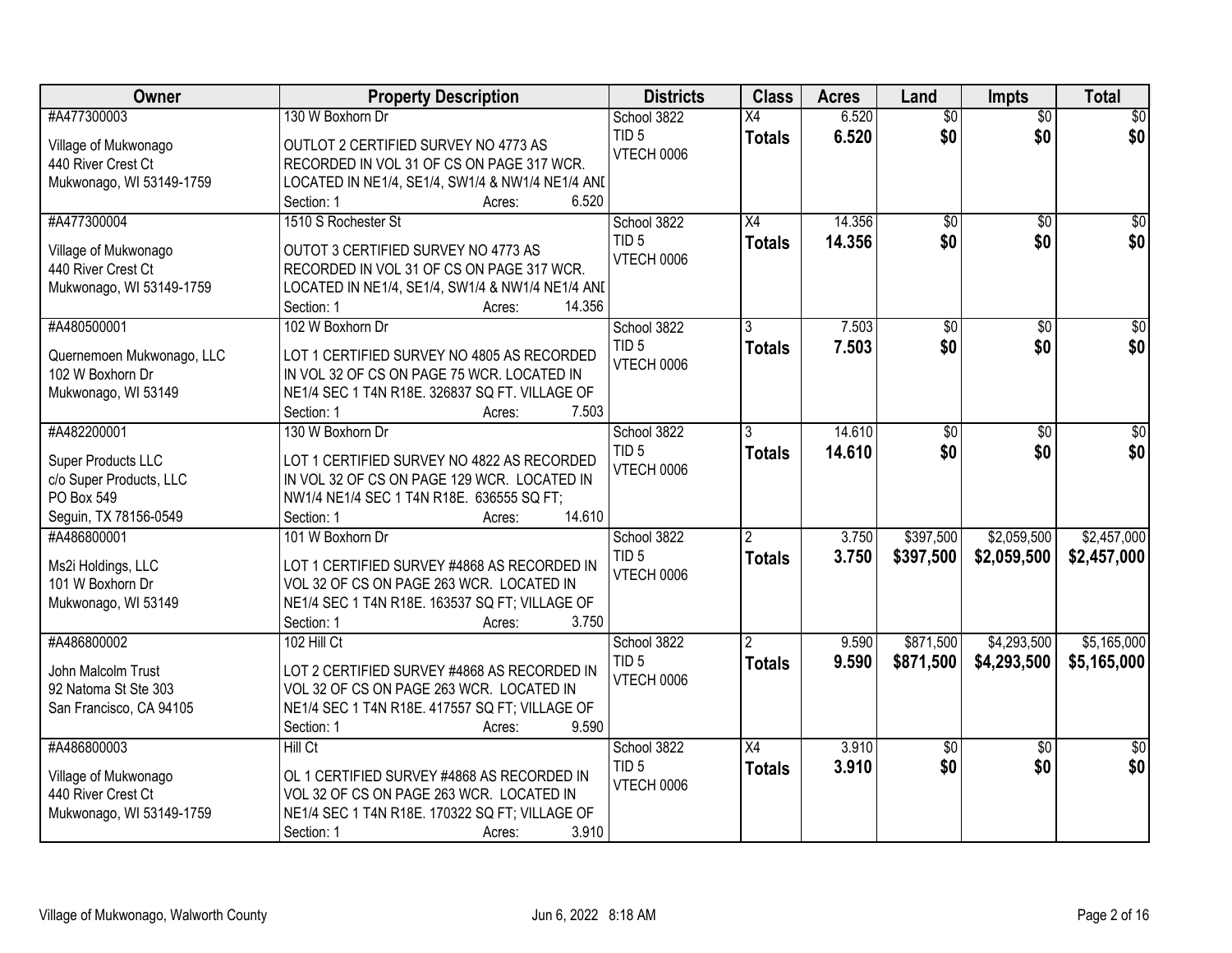| Owner                                                                                                   | <b>Property Description</b>                                                                                                                                                                  | <b>Districts</b>                                                                                                    | <b>Class</b>                     | <b>Acres</b>     | Land                 | Impts                  | <b>Total</b>               |
|---------------------------------------------------------------------------------------------------------|----------------------------------------------------------------------------------------------------------------------------------------------------------------------------------------------|---------------------------------------------------------------------------------------------------------------------|----------------------------------|------------------|----------------------|------------------------|----------------------------|
| #A493600001                                                                                             | 103 Hill Ct                                                                                                                                                                                  | School 3822                                                                                                         |                                  | 15.796           | \$947,800            | \$9,538,000            | \$10,485,800               |
| Stag Industrial Holdings, LLC<br>One Federal St 23rd Floor<br>Boston, MA 02110                          | LOT 1 CERTIFIED SURVEY NO 4936 RECORDED AS<br>DOC #1020097. LOCATED IN NE1/4, SE1/4, SW1/4 &<br>NW1/4 NE1/4 AND NW1/4 SE1/4 SEC 1 T4N R18E.<br>15.796<br>Section: 1<br>Acres:                | TID <sub>5</sub><br>VTECH 0006                                                                                      | <b>Totals</b>                    | 15.796           | \$947,800            |                        | \$9,538,000   \$10,485,800 |
| #A493600002<br>Hill Court Partners Reload,, LLC<br>3885 N Brookfield Rd Ste 200<br>Brookfield, WI 53045 | Hill Ct<br>LOT 2 CERTIFIED SURVEY #4936 RECORDED AS<br>DOC #1020097 WCR. LOCATED IN NE1/4, SE1/4,<br>SW1/4 & NW1/4 NE1/4 AND NE1/4 NW1/4 SEC 1 T4N<br>Section: 1<br>15.474<br>Acres:         | School 3822<br>TID <sub>5</sub><br>VTECH 0006                                                                       | $\overline{X4}$<br><b>Totals</b> | 15.474<br>15.474 | \$0<br>\$0           | $\overline{50}$<br>\$0 | $\overline{50}$<br>\$0     |
| #A499300001                                                                                             | Hill Ct                                                                                                                                                                                      | School 3822                                                                                                         | $\overline{X4}$                  | 1.420            | $\overline{50}$      | $\overline{50}$        | $\overline{50}$            |
| Village of Mukwonago<br>440 River Crest Ct<br>Mukwonago, WI 53149-1759                                  | LOT 1 CERTIFIED SURVEY #4993 RECORDED AS<br>DOC #1050868 WCR. LOCATED IN SW1/4 NE1/4 SEC<br>1 T4N R18E. 61915 SQ FT. VILLAGE OF<br>1.420<br>Section: 1<br>Acres:                             | TID <sub>5</sub><br>VTECH 0006                                                                                      | <b>Totals</b>                    | 1.420            | \$0                  | \$0                    | \$0                        |
| #AP 00065                                                                                               | 1305 Orchard Vw Ln                                                                                                                                                                           | <b>School District CDEB</b>                                                                                         |                                  | 0.400            | \$47,000             | \$303,000              | \$350,000                  |
| Eric T. Collins<br>Melissa K. Collins<br>1305 Orchard View Ln<br>Mukwonago, WI 53149                    | LOT 65 ASSESSOR'S PLAT OF THE ORCHARDS OF<br>MUKWONAGO ADD'N NO 1 AS RECORDED IN CAB D<br>SLIDE 171 WCR. LOCATED IN NE 1/4 NW 1/4 SEC 2<br>0.400<br>Section:<br>Acres:                       | East Troy<br><b>School District CDEB</b><br>East Troy Community<br><b>VTECH 0006</b>                                | <b>Totals</b>                    | 0.400            | \$47,000             | \$303,000              | \$350,000                  |
| #AP 00066<br>James E. Chapman<br>Katie E. Chapman<br>1321 Orchard View Ln<br>Mukwonago, WI 53149        | 1321 Orchard Vw Ln<br>LOT 66 ASSESSOR'S PLAT OF THE ORCHARDS OF<br>MUKWONAGO ADD'N NO 1 AS RECORDED IN CAB D<br>SLIDE 171 WCR. LOCATED IN NE 1/4 NW 1/4 SEC 2<br>0.439<br>Section:<br>Acres: | <b>School District CDEB</b><br>East Troy<br>School District CDEB<br><b>East Troy Community</b><br>VTECH 0006        | <b>Totals</b>                    | 0.439<br>0.439   | \$48,000<br>\$48,000 | \$290,000<br>\$290,000 | \$338,000<br>\$338,000     |
| #AP 00067<br>Matthew Ventimiglia<br>Tasha Ventimiglia<br>1327 Orchard View Ln<br>Mukwonago, WI 53149    | 1327 Orchard Vw Ln<br>LOT 67 ASSESSOR'S PLAT OF THE ORCHARDS OF<br>MUKWONAGO ADD'N NO 1 AS RECORDED IN CAB D<br>SLIDE 171 WCR. LOCATED IN NE 1/4 NW 1/4 SEC 2<br>0.513<br>Section:<br>Acres: | <b>School District CDEB</b><br>East Troy<br><b>School District CDEB</b><br><b>East Troy Community</b><br>VTECH 0006 | <b>Totals</b>                    | 0.513<br>0.513   | \$50,000<br>\$50,000 | \$254,500<br>\$254,500 | \$304,500<br>\$304,500     |
| #AP 00068<br>Daniel R. Schmechel<br>Alison N. Schmechel<br>1333 Orchard View Ln<br>Mukwonago, WI 53149  | 1333 Orchard Vw Ln<br>LOT 68 ASSESSOR'S PLAT OF THE ORCHARDS OF<br>MUKWONAGO ADD'N NO 1 AS RECORDED IN CAB D<br>SLIDE 171 WCR. LOCATED IN NE 1/4 NW 1/4 SEC 2<br>0.587<br>Section:<br>Acres: | <b>School District CDEB</b><br>East Troy<br><b>School District CDEB</b><br><b>East Troy Community</b><br>VTECH 0006 | <b>Totals</b>                    | 0.587<br>0.587   | \$52,000<br>\$52,000 | \$337,500<br>\$337,500 | \$389,500<br>\$389,500     |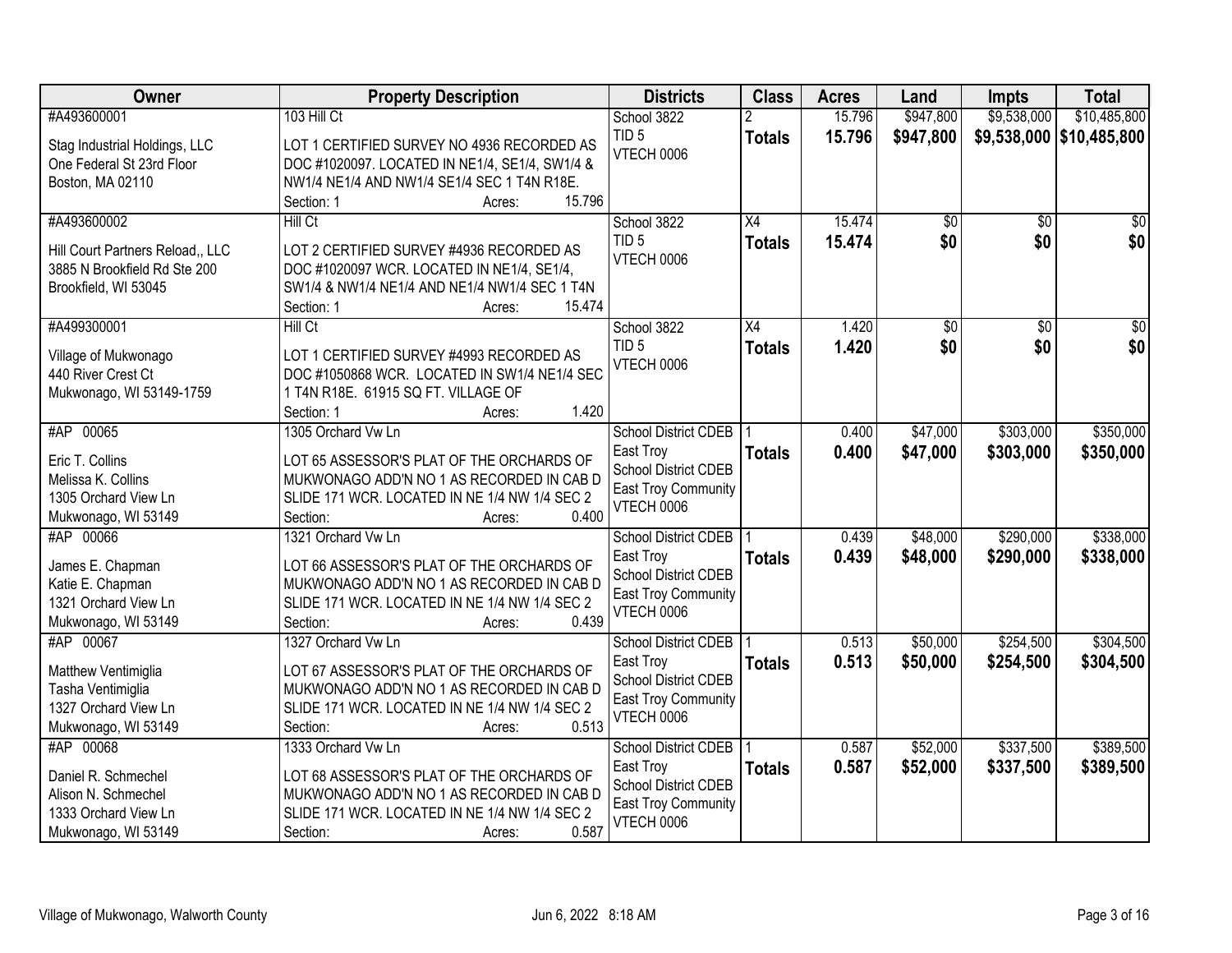| Owner                            | <b>Property Description</b>                       | <b>Districts</b>                         | <b>Class</b>  | <b>Acres</b> | Land     | <b>Impts</b> | <b>Total</b> |
|----------------------------------|---------------------------------------------------|------------------------------------------|---------------|--------------|----------|--------------|--------------|
| #AP 00069                        | 1341 Orchard Vw Ln                                | <b>School District CDEB</b>              |               | 0.581        | \$52,000 | \$326,000    | \$378,000    |
| <b>Standish Trust</b>            | LOT 69 ASSESSOR'S PLAT OF THE ORCHARDS OF         | East Troy                                | <b>Totals</b> | 0.581        | \$52,000 | \$326,000    | \$378,000    |
| 1341 Orchard View Ln             | MUKWONAGO ADD'N NO 1 AS RECORDED IN CAB D         | School District CDEB                     |               |              |          |              |              |
| Mukwonago, WI 53149              | SLIDE 171 WCR. LOCATED IN NE 1/4 NW 1/4 SEC 2     | <b>East Troy Community</b>               |               |              |          |              |              |
|                                  | 0.581<br>Section:<br>Acres:                       | <b>VTECH 0006</b>                        |               |              |          |              |              |
| #OR 00001                        | 1402 Applewood Cir                                | <b>School District CDEB</b>              |               | 0.044        | \$1,500  | \$0          | \$1,500      |
| <b>Adam Fritz</b>                | LOT 1 THE ORCHARDS OF MUKWONAGO AS                | East Troy                                | <b>Totals</b> | 0.044        | \$1,500  | \$0          | \$1,500      |
| <b>Tracy Fritz</b>               | RECORDED IN CAB D SLIDE 73 WCR. LOCATED IN        | <b>School District CDEB</b>              |               |              |          |              |              |
| 1402 Applewood Cir               | SE 1/4 & SW 1/4 OF SW 1/4 SEC 35 T5N R18E & PT NE | <b>East Troy Community</b>               |               |              |          |              |              |
| Mukwonago, WI 53149-1934         | 0.044<br>Section:<br>Acres:                       | <b>VTECH 0006</b>                        |               |              |          |              |              |
| #OR 00002                        | 1406 Applewood Cir                                | <b>School District CDEB</b>              |               | 0.355        | \$57,000 | \$326,500    | \$383,500    |
| <b>Stuart Schultz</b>            | LOT 2 THE ORCHARDS OF MUKWONAGO AS                | East Troy                                | <b>Totals</b> | 0.355        | \$57,000 | \$326,500    | \$383,500    |
| <b>Holly Schultz</b>             | RECORDED IN CAB D SLIDE 73 WCR. LOCATED IN        | School District CDEB                     |               |              |          |              |              |
| 1406 Applewood Cir               | SE 1/4 & SW 1/4 OF SW 1/4 SEC 35 T5N R18E & PT NE | <b>East Troy Community</b>               |               |              |          |              |              |
|                                  | 0.355<br>Section:                                 | <b>VTECH 0006</b>                        |               |              |          |              |              |
| Mukwonago, WI 53149<br>#OR 00003 | Acres:<br>1410 Applewood Cir                      |                                          |               | 0.344        | \$56,500 | \$299,500    | \$356,000    |
|                                  |                                                   | <b>School District CDEB</b>              |               |              |          |              |              |
| David N. Amyx                    | LOT 3 THE ORCHARDS OF MUKWONAGO AS                | East Troy<br><b>School District CDEB</b> | <b>Totals</b> | 0.344        | \$56,500 | \$299,500    | \$356,000    |
| Jill L. Collins                  | RECORDED IN CAB D SLIDE 73 WCR. LOCATED IN        | <b>East Troy Community</b>               |               |              |          |              |              |
| 1410 Applewood Cir               | SE 1/4 & SW 1/4 OF SW 1/4 SEC 35 T5N R18E & PT NE | <b>VTECH 0006</b>                        |               |              |          |              |              |
| Mukwonago, WI 53149              | 0.344<br>Section:<br>Acres:                       |                                          |               |              |          |              |              |
| #OR 00004                        | 1414 Applewood Cir                                | <b>School District CDEB</b>              |               | 0.344        | \$56,500 | \$332,500    | \$389,000    |
| James A. Cottone                 | LOT 4 THE ORCHARDS OF MUKWONAGO AS                | East Troy                                | <b>Totals</b> | 0.344        | \$56,500 | \$332,500    | \$389,000    |
| Catherine J. Cottone             | RECORDED IN CAB D SLIDE 73 WCR. LOCATED IN        | School District CDEB                     |               |              |          |              |              |
| 1414 Applewood Cir               | SE 1/4 & SW 1/4 OF SW 1/4 SEC 35 T5N R18E & PT NE | East Troy Community                      |               |              |          |              |              |
| Mukwonago, WI 53149              | 0.344<br>Section:<br>Acres:                       | VTECH 0006                               |               |              |          |              |              |
| #OR 00005                        | 1418 Applewood Cir                                | School District CDEB                     |               | 0.387        | \$58,000 | \$370,000    | \$428,000    |
|                                  |                                                   | East Troy                                | <b>Totals</b> | 0.387        | \$58,000 | \$370,000    | \$428,000    |
| Memet Islami Trust               | LOT 5 THE ORCHARDS OF MUKWONAGO AS                | School District CDEB                     |               |              |          |              |              |
| Atije Islami Trust               | RECORDED IN CAB D SLIDE 73 WCR. LOCATED IN        | <b>East Troy Community</b>               |               |              |          |              |              |
| W1990 Kings Pkwy                 | SE 1/4 & SW 1/4 OF SW 1/4 SEC 35 T5N R18E & PT NE | <b>VTECH 0006</b>                        |               |              |          |              |              |
| East Troy, WI 53120              | 0.387<br>Section:<br>Acres:                       |                                          |               |              |          |              |              |
| #OR 00006                        | 1422 Applewood Cir                                | <b>School District CDEB</b>              |               | 0.460        | \$51,500 | \$318,000    | \$369,500    |
| Elizabeth L. Heitmann et al      | LOT 6 THE ORCHARDS OF MUKWONAGO AS                | East Troy                                | <b>Totals</b> | 0.460        | \$51,500 | \$318,000    | \$369,500    |
| c/o R K. Heitmann                | RECORDED IN CAB D SLIDE 73 WCR. LOCATED IN        | School District CDEB                     |               |              |          |              |              |
| 1422 Applewood Cir               | SE 1/4 & SW 1/4 OF SW 1/4 SEC 35 T5N R18E & PT NE | <b>East Troy Community</b>               |               |              |          |              |              |
| Mukwonago, WI 53149              | 0.460<br>Section:<br>Acres:                       | <b>VTECH 0006</b>                        |               |              |          |              |              |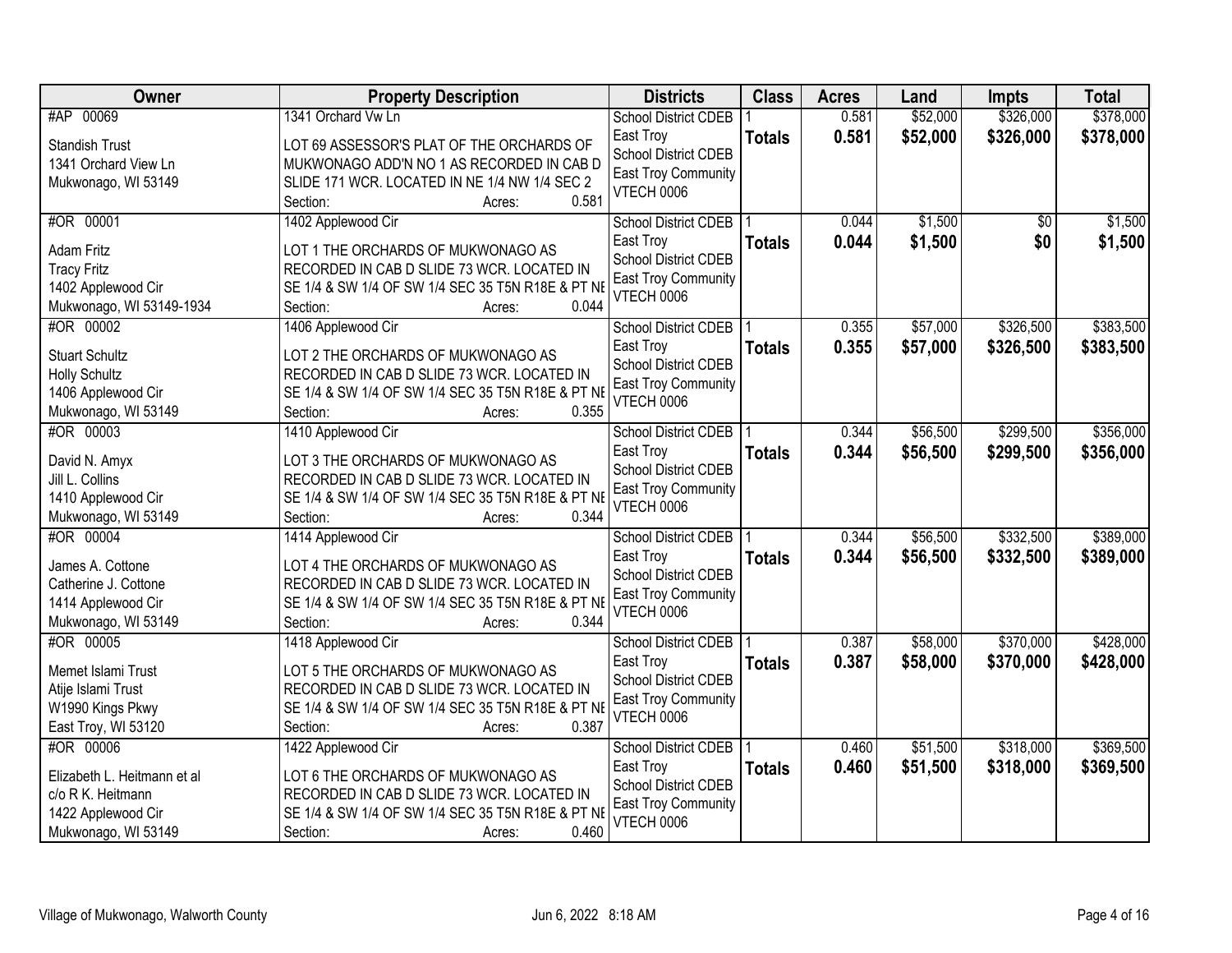| <b>Owner</b>                               | <b>Property Description</b>                                                       | <b>Districts</b>                         | <b>Class</b>  | <b>Acres</b> | Land     | <b>Impts</b> | <b>Total</b> |
|--------------------------------------------|-----------------------------------------------------------------------------------|------------------------------------------|---------------|--------------|----------|--------------|--------------|
| #OR 00007                                  | 1426 Applewood Cir                                                                | <b>School District CDEB</b>              |               | 0.369        | \$46,000 | \$319,500    | \$365,500    |
| Matthew C. Horn                            | LOT 7 THE ORCHARDS OF MUKWONAGO AS                                                | East Troy                                | <b>Totals</b> | 0.369        | \$46,000 | \$319,500    | \$365,500    |
| Magdalena A. Horn                          | RECORDED IN CAB D SLIDE 73 WCR. LOCATED IN                                        | School District CDEB                     |               |              |          |              |              |
| 1426 Applewood Cir                         | SE 1/4 & SW 1/4 OF SW 1/4 SEC 35 T5N R18E & PT NI                                 | East Troy Community                      |               |              |          |              |              |
| Mukwonago, WI 53149                        | 0.369<br>Section:<br>Acres:                                                       | <b>VTECH 0006</b>                        |               |              |          |              |              |
| #OR 00008                                  | 1430 Applewood Cir                                                                | <b>School District CDEB</b>              |               | 0.432        | \$48,000 | \$381,500    | \$429,500    |
|                                            |                                                                                   | East Troy                                | <b>Totals</b> | 0.432        | \$48,000 | \$381,500    | \$429,500    |
| Jonathan A. Jordan                         | LOT 8 THE ORCHARDS OF MUKWONAGO AS                                                | <b>School District CDEB</b>              |               |              |          |              |              |
| Jacqueline J. Jordan                       | RECORDED IN CAB D SLIDE 73 WCR. LOCATED IN                                        | <b>East Troy Community</b>               |               |              |          |              |              |
| 1430 Applewood Cir                         | SE 1/4 & SW 1/4 OF SW 1/4 SEC 35 T5N R18E & PT NE<br>0.432                        | <b>VTECH 0006</b>                        |               |              |          |              |              |
| Mukwonago, WI 53149                        | Section:<br>Acres:                                                                |                                          |               |              |          |              |              |
| #OR 00009                                  | 1434 Applewood Cir                                                                | <b>School District CDEB</b>              |               | 0.402        | \$47,000 | \$365,000    | \$412,000    |
| Kelley L. Legler et al                     | LOT 9 THE ORCHARDS OF MUKWONAGO AS                                                | East Troy                                | <b>Totals</b> | 0.402        | \$47,000 | \$365,000    | \$412,000    |
| c/o Brian W. Legler                        | RECORDED IN CAB D SLIDE 73 WCR. LOCATED IN                                        | <b>School District CDEB</b>              |               |              |          |              |              |
| 1434 Applewood Cir                         | SE 1/4 & SW 1/4 OF SW 1/4 SEC 35 T5N R18E & PT NE                                 | <b>East Troy Community</b><br>VTECH 0006 |               |              |          |              |              |
| Mukwonago, WI 53149                        | 0.402<br>Section:<br>Acres:                                                       |                                          |               |              |          |              |              |
| #OR 00010                                  | 1438 Applewood Cir                                                                | <b>School District CDEB</b>              |               | 0.344        | \$45,500 | \$269,000    | \$314,500    |
|                                            | LOT 10 THE ORCHARDS OF MUKWONAGO AS                                               | East Troy                                | <b>Totals</b> | 0.344        | \$45,500 | \$269,000    | \$314,500    |
| Rebecca Rogowski<br>1438 Applewood Cir     | RECORDED IN CAB D SLIDE 73 WCR. LOCATED IN                                        | School District CDEB                     |               |              |          |              |              |
| Mukwonago, WI 53149                        | SE 1/4 & SW 1/4 OF SW 1/4 SEC 35 T5N R18E & PT NI                                 | <b>East Troy Community</b>               |               |              |          |              |              |
|                                            | 0.344<br>Section:<br>Acres:                                                       | <b>VTECH 0006</b>                        |               |              |          |              |              |
| #OR 00011                                  | 1442 Applewood Cir                                                                | <b>School District CDEB</b>              |               | 0.344        | \$51,000 | \$270,000    | \$321,000    |
|                                            |                                                                                   | East Troy                                | <b>Totals</b> | 0.344        | \$51,000 | \$270,000    | \$321,000    |
| Zachary R. Wollerman                       | LOT 11 THE ORCHARDS OF MUKWONAGO AS                                               | School District CDEB                     |               |              |          |              |              |
| Jennifer L. Konrath                        | RECORDED IN CAB D SLIDE 73 WCR. LOCATED IN                                        | <b>East Troy Community</b>               |               |              |          |              |              |
| 1442 Applewood Cir                         | SE 1/4 & SW 1/4 OF SW 1/4 SEC 35 T5N R18E & PT NE                                 | VTECH 0006                               |               |              |          |              |              |
| Mukwonago, WI 53149                        | 0.344<br>Section:<br>Acres:                                                       |                                          |               |              |          |              |              |
| #OR 00012                                  | 1446 Applewood Cir                                                                | <b>School District CDEB</b>              |               | 0.373        | \$46,000 | \$288,500    | \$334,500    |
| <b>Matthew Presendofer</b>                 | LOT 12 THE ORCHARDS OF MUKWONAGO AS                                               | East Troy                                | <b>Totals</b> | 0.373        | \$46,000 | \$288,500    | \$334,500    |
| Alecia Presendofer                         | RECORDED IN CAB D SLIDE 73 WCR. LOCATED IN                                        | School District CDEB                     |               |              |          |              |              |
| 1446 Applewood Cir                         | SE 1/4 & SW 1/4 OF SW 1/4 SEC 35 T5N R18E & PT NI                                 | East Troy Community                      |               |              |          |              |              |
| Mukwonago, WI 53149                        | 0.373<br>Section:<br>Acres:                                                       | <b>VTECH 0006</b>                        |               |              |          |              |              |
| #OR 00013                                  | 1220 Berry Patch Ln                                                               | <b>School District CDEB</b>              |               | 0.372        | \$57,500 | \$282,000    | \$339,500    |
|                                            |                                                                                   | East Troy                                | <b>Totals</b> | 0.372        | \$57,500 | \$282,000    | \$339,500    |
| Ann L. Parris                              | LOT 13 THE ORCHARDS OF MUKWONAGO AS<br>RECORDED IN CAB D SLIDE 73 WCR. LOCATED IN | <b>School District CDEB</b>              |               |              |          |              |              |
| 1220 Berry Patch Ln<br>Mukwonago, WI 53149 | SE 1/4 & SW 1/4 OF SW 1/4 SEC 35 T5N R18E & PT NE                                 | <b>East Troy Community</b>               |               |              |          |              |              |
|                                            | 0.372<br>Section:<br>Acres:                                                       | <b>VTECH 0006</b>                        |               |              |          |              |              |
|                                            |                                                                                   |                                          |               |              |          |              |              |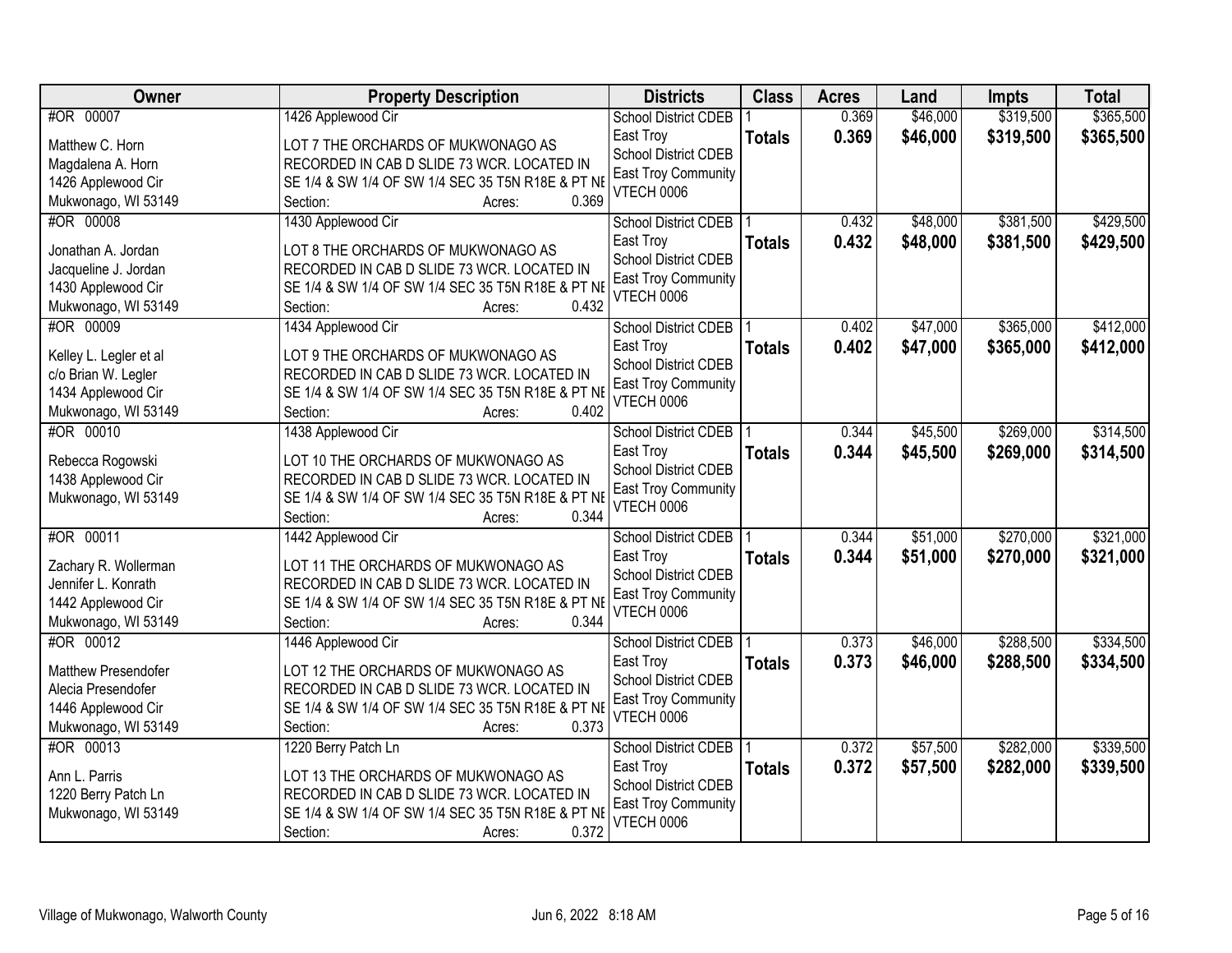| #OR 00014<br>1302 Cider Cir<br>0.453<br>\$48,500<br><b>School District CDEB</b><br>0.453<br>East Troy<br>\$48,500<br>\$277,500<br>\$326,000<br><b>Totals</b><br>Daniel R. Anderson<br>LOT 14 THE ORCHARDS OF MUKWONAGO AS<br><b>School District CDEB</b><br>RECORDED IN CAB D SLIDE 73 WCR. LOCATED IN<br>Chelsea A. Anderson<br>East Troy Community<br>SE 1/4 & SW 1/4 OF SW 1/4 SEC 35 T5N R18E & PT NE<br>1302 Cider Cir<br><b>VTECH 0006</b><br>Mukwonago, WI 53149<br>0.453<br>Section:<br>Acres:<br>\$295,500<br>\$354,000<br>#OR 00015<br>1306 Cider Cir<br>0.402<br>\$58,500<br><b>School District CDEB</b><br>0.402<br>\$58,500<br>\$295,500<br>\$354,000<br>East Troy<br><b>Totals</b><br>Andrew S. Cleveland<br>LOT 15 THE ORCHARDS OF MUKWONAGO AS<br><b>School District CDEB</b><br>Megan L. Cleveland<br>RECORDED IN CAB D SLIDE 73 WCR. LOCATED IN<br><b>East Troy Community</b><br>1306 Cider Cir<br>SE 1/4 & SW 1/4 OF SW 1/4 SEC 35 T5N R18E & PT NE<br><b>VTECH 0006</b><br>0.402<br>Mukwonago, WI 53149<br>Section:<br>Acres:<br>\$58,500<br>\$359,000<br>\$417,500<br>#OR 00016<br>1310 Cider Cir<br>0.396<br><b>School District CDEB</b><br>\$58,500<br>East Troy<br>0.396<br>\$359,000<br><b>Totals</b><br>LOT 16 THE ORCHARDS OF MUKWONAGO AS<br>Daniel Tromp<br>School District CDEB<br>RECORDED IN CAB D SLIDE 73 WCR. LOCATED IN<br>Nicole Tromp<br><b>East Troy Community</b><br>1310 Cider Cir<br>SE 1/4 & SW 1/4 OF SW 1/4 SEC 35 T5N R18E & PT NE<br><b>VTECH 0006</b><br>0.396<br>Mukwonago, WI 53149<br>Section:<br>Acres:<br>\$333,000<br>#OR 00017<br>\$58,500<br>\$274,500<br>1314 Cider Cir<br>0.394<br><b>School District CDEB</b><br>0.394<br>East Troy<br>\$58,500<br>\$274,500<br>\$333,000<br><b>Totals</b><br>LOT 17 THE ORCHARDS OF MUKWONAGO AS<br>Daniel J. Ney<br><b>School District CDEB</b><br>Jennifer E. Ney<br>RECORDED IN CAB D SLIDE 73 WCR. LOCATED IN<br><b>East Troy Community</b><br>1314 Cider Cir<br>SE 1/4 & SW 1/4 OF SW 1/4 SEC 35 T5N R18E & PT NE<br><b>VTECH 0006</b><br>0.394<br>Mukwonago, WI 53149<br>Section:<br>Acres:<br>#OR 00018<br>\$58,000<br>\$265,500<br>1318 Cider Cir<br>0.387<br><b>School District CDEB</b><br>0.387<br>\$58,000<br>\$265,500<br>\$323,500<br>East Troy<br><b>Totals</b><br>Michael J Kroll Trust<br>LOT 18 THE ORCHARDS OF MUKWONAGO AS<br><b>School District CDEB</b><br>RECORDED IN CAB D SLIDE 73 WCR. LOCATED IN<br>Mary L Kroll Trust<br>East Troy Community<br>1318 Cider Cir<br>SE 1/4 & SW 1/4 OF SW 1/4 SEC 35 T5N R18E & PT NE<br><b>VTECH 0006</b><br>0.387<br>Mukwonago, WI 53149<br>Section:<br>Acres:<br>\$50,500<br>\$196,100<br>#OR 00019<br>1322 Cider Cir<br>0.288<br>School District CDEB<br>0.288<br>\$50,500<br>\$196,100<br>East Troy<br><b>Totals</b><br>David Schaefer Trust<br>LOT 19 THE ORCHARDS OF MUKWONAGO AS<br>School District CDEB<br>RECORDED IN CAB D SLIDE 73 WCR. LOCATED IN<br>Michelle Schaefer Trust<br><b>East Troy Community</b> | Owner          | <b>Property Description</b>                       | <b>Districts</b>  | <b>Class</b> | <b>Acres</b> | Land | <b>Impts</b> | <b>Total</b> |
|-------------------------------------------------------------------------------------------------------------------------------------------------------------------------------------------------------------------------------------------------------------------------------------------------------------------------------------------------------------------------------------------------------------------------------------------------------------------------------------------------------------------------------------------------------------------------------------------------------------------------------------------------------------------------------------------------------------------------------------------------------------------------------------------------------------------------------------------------------------------------------------------------------------------------------------------------------------------------------------------------------------------------------------------------------------------------------------------------------------------------------------------------------------------------------------------------------------------------------------------------------------------------------------------------------------------------------------------------------------------------------------------------------------------------------------------------------------------------------------------------------------------------------------------------------------------------------------------------------------------------------------------------------------------------------------------------------------------------------------------------------------------------------------------------------------------------------------------------------------------------------------------------------------------------------------------------------------------------------------------------------------------------------------------------------------------------------------------------------------------------------------------------------------------------------------------------------------------------------------------------------------------------------------------------------------------------------------------------------------------------------------------------------------------------------------------------------------------------------------------------------------------------------------------------------------------------------------------------------------------------------------------------------------------------------------------------------------------------------------------------------------------------------------------------------------------------------------------------------------------------------------------------------------------------------------------------------------------------------|----------------|---------------------------------------------------|-------------------|--------------|--------------|------|--------------|--------------|
| \$417,500<br>\$323,500<br>\$246,600<br>\$246,600                                                                                                                                                                                                                                                                                                                                                                                                                                                                                                                                                                                                                                                                                                                                                                                                                                                                                                                                                                                                                                                                                                                                                                                                                                                                                                                                                                                                                                                                                                                                                                                                                                                                                                                                                                                                                                                                                                                                                                                                                                                                                                                                                                                                                                                                                                                                                                                                                                                                                                                                                                                                                                                                                                                                                                                                                                                                                                                              |                |                                                   |                   |              |              |      | \$277,500    | \$326,000    |
|                                                                                                                                                                                                                                                                                                                                                                                                                                                                                                                                                                                                                                                                                                                                                                                                                                                                                                                                                                                                                                                                                                                                                                                                                                                                                                                                                                                                                                                                                                                                                                                                                                                                                                                                                                                                                                                                                                                                                                                                                                                                                                                                                                                                                                                                                                                                                                                                                                                                                                                                                                                                                                                                                                                                                                                                                                                                                                                                                                               |                |                                                   |                   |              |              |      |              |              |
|                                                                                                                                                                                                                                                                                                                                                                                                                                                                                                                                                                                                                                                                                                                                                                                                                                                                                                                                                                                                                                                                                                                                                                                                                                                                                                                                                                                                                                                                                                                                                                                                                                                                                                                                                                                                                                                                                                                                                                                                                                                                                                                                                                                                                                                                                                                                                                                                                                                                                                                                                                                                                                                                                                                                                                                                                                                                                                                                                                               |                |                                                   |                   |              |              |      |              |              |
|                                                                                                                                                                                                                                                                                                                                                                                                                                                                                                                                                                                                                                                                                                                                                                                                                                                                                                                                                                                                                                                                                                                                                                                                                                                                                                                                                                                                                                                                                                                                                                                                                                                                                                                                                                                                                                                                                                                                                                                                                                                                                                                                                                                                                                                                                                                                                                                                                                                                                                                                                                                                                                                                                                                                                                                                                                                                                                                                                                               |                |                                                   |                   |              |              |      |              |              |
|                                                                                                                                                                                                                                                                                                                                                                                                                                                                                                                                                                                                                                                                                                                                                                                                                                                                                                                                                                                                                                                                                                                                                                                                                                                                                                                                                                                                                                                                                                                                                                                                                                                                                                                                                                                                                                                                                                                                                                                                                                                                                                                                                                                                                                                                                                                                                                                                                                                                                                                                                                                                                                                                                                                                                                                                                                                                                                                                                                               |                |                                                   |                   |              |              |      |              |              |
|                                                                                                                                                                                                                                                                                                                                                                                                                                                                                                                                                                                                                                                                                                                                                                                                                                                                                                                                                                                                                                                                                                                                                                                                                                                                                                                                                                                                                                                                                                                                                                                                                                                                                                                                                                                                                                                                                                                                                                                                                                                                                                                                                                                                                                                                                                                                                                                                                                                                                                                                                                                                                                                                                                                                                                                                                                                                                                                                                                               |                |                                                   |                   |              |              |      |              |              |
|                                                                                                                                                                                                                                                                                                                                                                                                                                                                                                                                                                                                                                                                                                                                                                                                                                                                                                                                                                                                                                                                                                                                                                                                                                                                                                                                                                                                                                                                                                                                                                                                                                                                                                                                                                                                                                                                                                                                                                                                                                                                                                                                                                                                                                                                                                                                                                                                                                                                                                                                                                                                                                                                                                                                                                                                                                                                                                                                                                               |                |                                                   |                   |              |              |      |              |              |
|                                                                                                                                                                                                                                                                                                                                                                                                                                                                                                                                                                                                                                                                                                                                                                                                                                                                                                                                                                                                                                                                                                                                                                                                                                                                                                                                                                                                                                                                                                                                                                                                                                                                                                                                                                                                                                                                                                                                                                                                                                                                                                                                                                                                                                                                                                                                                                                                                                                                                                                                                                                                                                                                                                                                                                                                                                                                                                                                                                               |                |                                                   |                   |              |              |      |              |              |
|                                                                                                                                                                                                                                                                                                                                                                                                                                                                                                                                                                                                                                                                                                                                                                                                                                                                                                                                                                                                                                                                                                                                                                                                                                                                                                                                                                                                                                                                                                                                                                                                                                                                                                                                                                                                                                                                                                                                                                                                                                                                                                                                                                                                                                                                                                                                                                                                                                                                                                                                                                                                                                                                                                                                                                                                                                                                                                                                                                               |                |                                                   |                   |              |              |      |              |              |
|                                                                                                                                                                                                                                                                                                                                                                                                                                                                                                                                                                                                                                                                                                                                                                                                                                                                                                                                                                                                                                                                                                                                                                                                                                                                                                                                                                                                                                                                                                                                                                                                                                                                                                                                                                                                                                                                                                                                                                                                                                                                                                                                                                                                                                                                                                                                                                                                                                                                                                                                                                                                                                                                                                                                                                                                                                                                                                                                                                               |                |                                                   |                   |              |              |      |              |              |
|                                                                                                                                                                                                                                                                                                                                                                                                                                                                                                                                                                                                                                                                                                                                                                                                                                                                                                                                                                                                                                                                                                                                                                                                                                                                                                                                                                                                                                                                                                                                                                                                                                                                                                                                                                                                                                                                                                                                                                                                                                                                                                                                                                                                                                                                                                                                                                                                                                                                                                                                                                                                                                                                                                                                                                                                                                                                                                                                                                               |                |                                                   |                   |              |              |      |              |              |
|                                                                                                                                                                                                                                                                                                                                                                                                                                                                                                                                                                                                                                                                                                                                                                                                                                                                                                                                                                                                                                                                                                                                                                                                                                                                                                                                                                                                                                                                                                                                                                                                                                                                                                                                                                                                                                                                                                                                                                                                                                                                                                                                                                                                                                                                                                                                                                                                                                                                                                                                                                                                                                                                                                                                                                                                                                                                                                                                                                               |                |                                                   |                   |              |              |      |              |              |
|                                                                                                                                                                                                                                                                                                                                                                                                                                                                                                                                                                                                                                                                                                                                                                                                                                                                                                                                                                                                                                                                                                                                                                                                                                                                                                                                                                                                                                                                                                                                                                                                                                                                                                                                                                                                                                                                                                                                                                                                                                                                                                                                                                                                                                                                                                                                                                                                                                                                                                                                                                                                                                                                                                                                                                                                                                                                                                                                                                               |                |                                                   |                   |              |              |      |              |              |
|                                                                                                                                                                                                                                                                                                                                                                                                                                                                                                                                                                                                                                                                                                                                                                                                                                                                                                                                                                                                                                                                                                                                                                                                                                                                                                                                                                                                                                                                                                                                                                                                                                                                                                                                                                                                                                                                                                                                                                                                                                                                                                                                                                                                                                                                                                                                                                                                                                                                                                                                                                                                                                                                                                                                                                                                                                                                                                                                                                               |                |                                                   |                   |              |              |      |              |              |
|                                                                                                                                                                                                                                                                                                                                                                                                                                                                                                                                                                                                                                                                                                                                                                                                                                                                                                                                                                                                                                                                                                                                                                                                                                                                                                                                                                                                                                                                                                                                                                                                                                                                                                                                                                                                                                                                                                                                                                                                                                                                                                                                                                                                                                                                                                                                                                                                                                                                                                                                                                                                                                                                                                                                                                                                                                                                                                                                                                               |                |                                                   |                   |              |              |      |              |              |
|                                                                                                                                                                                                                                                                                                                                                                                                                                                                                                                                                                                                                                                                                                                                                                                                                                                                                                                                                                                                                                                                                                                                                                                                                                                                                                                                                                                                                                                                                                                                                                                                                                                                                                                                                                                                                                                                                                                                                                                                                                                                                                                                                                                                                                                                                                                                                                                                                                                                                                                                                                                                                                                                                                                                                                                                                                                                                                                                                                               |                |                                                   |                   |              |              |      |              |              |
|                                                                                                                                                                                                                                                                                                                                                                                                                                                                                                                                                                                                                                                                                                                                                                                                                                                                                                                                                                                                                                                                                                                                                                                                                                                                                                                                                                                                                                                                                                                                                                                                                                                                                                                                                                                                                                                                                                                                                                                                                                                                                                                                                                                                                                                                                                                                                                                                                                                                                                                                                                                                                                                                                                                                                                                                                                                                                                                                                                               |                |                                                   |                   |              |              |      |              |              |
|                                                                                                                                                                                                                                                                                                                                                                                                                                                                                                                                                                                                                                                                                                                                                                                                                                                                                                                                                                                                                                                                                                                                                                                                                                                                                                                                                                                                                                                                                                                                                                                                                                                                                                                                                                                                                                                                                                                                                                                                                                                                                                                                                                                                                                                                                                                                                                                                                                                                                                                                                                                                                                                                                                                                                                                                                                                                                                                                                                               |                |                                                   |                   |              |              |      |              |              |
|                                                                                                                                                                                                                                                                                                                                                                                                                                                                                                                                                                                                                                                                                                                                                                                                                                                                                                                                                                                                                                                                                                                                                                                                                                                                                                                                                                                                                                                                                                                                                                                                                                                                                                                                                                                                                                                                                                                                                                                                                                                                                                                                                                                                                                                                                                                                                                                                                                                                                                                                                                                                                                                                                                                                                                                                                                                                                                                                                                               |                |                                                   |                   |              |              |      |              |              |
|                                                                                                                                                                                                                                                                                                                                                                                                                                                                                                                                                                                                                                                                                                                                                                                                                                                                                                                                                                                                                                                                                                                                                                                                                                                                                                                                                                                                                                                                                                                                                                                                                                                                                                                                                                                                                                                                                                                                                                                                                                                                                                                                                                                                                                                                                                                                                                                                                                                                                                                                                                                                                                                                                                                                                                                                                                                                                                                                                                               |                |                                                   |                   |              |              |      |              |              |
|                                                                                                                                                                                                                                                                                                                                                                                                                                                                                                                                                                                                                                                                                                                                                                                                                                                                                                                                                                                                                                                                                                                                                                                                                                                                                                                                                                                                                                                                                                                                                                                                                                                                                                                                                                                                                                                                                                                                                                                                                                                                                                                                                                                                                                                                                                                                                                                                                                                                                                                                                                                                                                                                                                                                                                                                                                                                                                                                                                               |                |                                                   |                   |              |              |      |              |              |
|                                                                                                                                                                                                                                                                                                                                                                                                                                                                                                                                                                                                                                                                                                                                                                                                                                                                                                                                                                                                                                                                                                                                                                                                                                                                                                                                                                                                                                                                                                                                                                                                                                                                                                                                                                                                                                                                                                                                                                                                                                                                                                                                                                                                                                                                                                                                                                                                                                                                                                                                                                                                                                                                                                                                                                                                                                                                                                                                                                               |                |                                                   |                   |              |              |      |              |              |
|                                                                                                                                                                                                                                                                                                                                                                                                                                                                                                                                                                                                                                                                                                                                                                                                                                                                                                                                                                                                                                                                                                                                                                                                                                                                                                                                                                                                                                                                                                                                                                                                                                                                                                                                                                                                                                                                                                                                                                                                                                                                                                                                                                                                                                                                                                                                                                                                                                                                                                                                                                                                                                                                                                                                                                                                                                                                                                                                                                               |                |                                                   |                   |              |              |      |              |              |
|                                                                                                                                                                                                                                                                                                                                                                                                                                                                                                                                                                                                                                                                                                                                                                                                                                                                                                                                                                                                                                                                                                                                                                                                                                                                                                                                                                                                                                                                                                                                                                                                                                                                                                                                                                                                                                                                                                                                                                                                                                                                                                                                                                                                                                                                                                                                                                                                                                                                                                                                                                                                                                                                                                                                                                                                                                                                                                                                                                               |                |                                                   |                   |              |              |      |              |              |
|                                                                                                                                                                                                                                                                                                                                                                                                                                                                                                                                                                                                                                                                                                                                                                                                                                                                                                                                                                                                                                                                                                                                                                                                                                                                                                                                                                                                                                                                                                                                                                                                                                                                                                                                                                                                                                                                                                                                                                                                                                                                                                                                                                                                                                                                                                                                                                                                                                                                                                                                                                                                                                                                                                                                                                                                                                                                                                                                                                               |                |                                                   |                   |              |              |      |              |              |
|                                                                                                                                                                                                                                                                                                                                                                                                                                                                                                                                                                                                                                                                                                                                                                                                                                                                                                                                                                                                                                                                                                                                                                                                                                                                                                                                                                                                                                                                                                                                                                                                                                                                                                                                                                                                                                                                                                                                                                                                                                                                                                                                                                                                                                                                                                                                                                                                                                                                                                                                                                                                                                                                                                                                                                                                                                                                                                                                                                               |                |                                                   |                   |              |              |      |              |              |
|                                                                                                                                                                                                                                                                                                                                                                                                                                                                                                                                                                                                                                                                                                                                                                                                                                                                                                                                                                                                                                                                                                                                                                                                                                                                                                                                                                                                                                                                                                                                                                                                                                                                                                                                                                                                                                                                                                                                                                                                                                                                                                                                                                                                                                                                                                                                                                                                                                                                                                                                                                                                                                                                                                                                                                                                                                                                                                                                                                               |                |                                                   |                   |              |              |      |              |              |
|                                                                                                                                                                                                                                                                                                                                                                                                                                                                                                                                                                                                                                                                                                                                                                                                                                                                                                                                                                                                                                                                                                                                                                                                                                                                                                                                                                                                                                                                                                                                                                                                                                                                                                                                                                                                                                                                                                                                                                                                                                                                                                                                                                                                                                                                                                                                                                                                                                                                                                                                                                                                                                                                                                                                                                                                                                                                                                                                                                               |                |                                                   |                   |              |              |      |              |              |
|                                                                                                                                                                                                                                                                                                                                                                                                                                                                                                                                                                                                                                                                                                                                                                                                                                                                                                                                                                                                                                                                                                                                                                                                                                                                                                                                                                                                                                                                                                                                                                                                                                                                                                                                                                                                                                                                                                                                                                                                                                                                                                                                                                                                                                                                                                                                                                                                                                                                                                                                                                                                                                                                                                                                                                                                                                                                                                                                                                               |                |                                                   |                   |              |              |      |              |              |
|                                                                                                                                                                                                                                                                                                                                                                                                                                                                                                                                                                                                                                                                                                                                                                                                                                                                                                                                                                                                                                                                                                                                                                                                                                                                                                                                                                                                                                                                                                                                                                                                                                                                                                                                                                                                                                                                                                                                                                                                                                                                                                                                                                                                                                                                                                                                                                                                                                                                                                                                                                                                                                                                                                                                                                                                                                                                                                                                                                               |                |                                                   |                   |              |              |      |              |              |
|                                                                                                                                                                                                                                                                                                                                                                                                                                                                                                                                                                                                                                                                                                                                                                                                                                                                                                                                                                                                                                                                                                                                                                                                                                                                                                                                                                                                                                                                                                                                                                                                                                                                                                                                                                                                                                                                                                                                                                                                                                                                                                                                                                                                                                                                                                                                                                                                                                                                                                                                                                                                                                                                                                                                                                                                                                                                                                                                                                               |                |                                                   |                   |              |              |      |              |              |
|                                                                                                                                                                                                                                                                                                                                                                                                                                                                                                                                                                                                                                                                                                                                                                                                                                                                                                                                                                                                                                                                                                                                                                                                                                                                                                                                                                                                                                                                                                                                                                                                                                                                                                                                                                                                                                                                                                                                                                                                                                                                                                                                                                                                                                                                                                                                                                                                                                                                                                                                                                                                                                                                                                                                                                                                                                                                                                                                                                               | 1322 Cider Cir | SE 1/4 & SW 1/4 OF SW 1/4 SEC 35 T5N R18E & PT NE | <b>VTECH 0006</b> |              |              |      |              |              |
| 0.288<br>Mukwonago, WI 53149<br>Section:<br>Acres:                                                                                                                                                                                                                                                                                                                                                                                                                                                                                                                                                                                                                                                                                                                                                                                                                                                                                                                                                                                                                                                                                                                                                                                                                                                                                                                                                                                                                                                                                                                                                                                                                                                                                                                                                                                                                                                                                                                                                                                                                                                                                                                                                                                                                                                                                                                                                                                                                                                                                                                                                                                                                                                                                                                                                                                                                                                                                                                            |                |                                                   |                   |              |              |      |              |              |
| #OR 00020<br>\$500<br>\$500<br>1326 Cider Cir<br>0.015<br>$\overline{30}$<br><b>School District CDEB</b>                                                                                                                                                                                                                                                                                                                                                                                                                                                                                                                                                                                                                                                                                                                                                                                                                                                                                                                                                                                                                                                                                                                                                                                                                                                                                                                                                                                                                                                                                                                                                                                                                                                                                                                                                                                                                                                                                                                                                                                                                                                                                                                                                                                                                                                                                                                                                                                                                                                                                                                                                                                                                                                                                                                                                                                                                                                                      |                |                                                   |                   |              |              |      |              |              |
| 0.015<br>\$500<br>\$0<br>\$500<br>East Troy<br><b>Totals</b><br>John P. Heltemes<br>LOT 20 THE ORCHARDS OF MUKWONAGO AS                                                                                                                                                                                                                                                                                                                                                                                                                                                                                                                                                                                                                                                                                                                                                                                                                                                                                                                                                                                                                                                                                                                                                                                                                                                                                                                                                                                                                                                                                                                                                                                                                                                                                                                                                                                                                                                                                                                                                                                                                                                                                                                                                                                                                                                                                                                                                                                                                                                                                                                                                                                                                                                                                                                                                                                                                                                       |                |                                                   |                   |              |              |      |              |              |
| <b>School District CDEB</b><br>Cheyenne O. Heltemes<br>RECORDED IN CAB D SLIDE 73 WCR. LOCATED IN                                                                                                                                                                                                                                                                                                                                                                                                                                                                                                                                                                                                                                                                                                                                                                                                                                                                                                                                                                                                                                                                                                                                                                                                                                                                                                                                                                                                                                                                                                                                                                                                                                                                                                                                                                                                                                                                                                                                                                                                                                                                                                                                                                                                                                                                                                                                                                                                                                                                                                                                                                                                                                                                                                                                                                                                                                                                             |                |                                                   |                   |              |              |      |              |              |
| <b>East Troy Community</b><br>1326 Cider Cir<br>SE 1/4 & SW 1/4 OF SW 1/4 SEC 35 T5N R18E & PT NE                                                                                                                                                                                                                                                                                                                                                                                                                                                                                                                                                                                                                                                                                                                                                                                                                                                                                                                                                                                                                                                                                                                                                                                                                                                                                                                                                                                                                                                                                                                                                                                                                                                                                                                                                                                                                                                                                                                                                                                                                                                                                                                                                                                                                                                                                                                                                                                                                                                                                                                                                                                                                                                                                                                                                                                                                                                                             |                |                                                   |                   |              |              |      |              |              |
| <b>VTECH 0006</b><br>0.015<br>Mukwonago, WI 53149<br>Section:<br>Acres:                                                                                                                                                                                                                                                                                                                                                                                                                                                                                                                                                                                                                                                                                                                                                                                                                                                                                                                                                                                                                                                                                                                                                                                                                                                                                                                                                                                                                                                                                                                                                                                                                                                                                                                                                                                                                                                                                                                                                                                                                                                                                                                                                                                                                                                                                                                                                                                                                                                                                                                                                                                                                                                                                                                                                                                                                                                                                                       |                |                                                   |                   |              |              |      |              |              |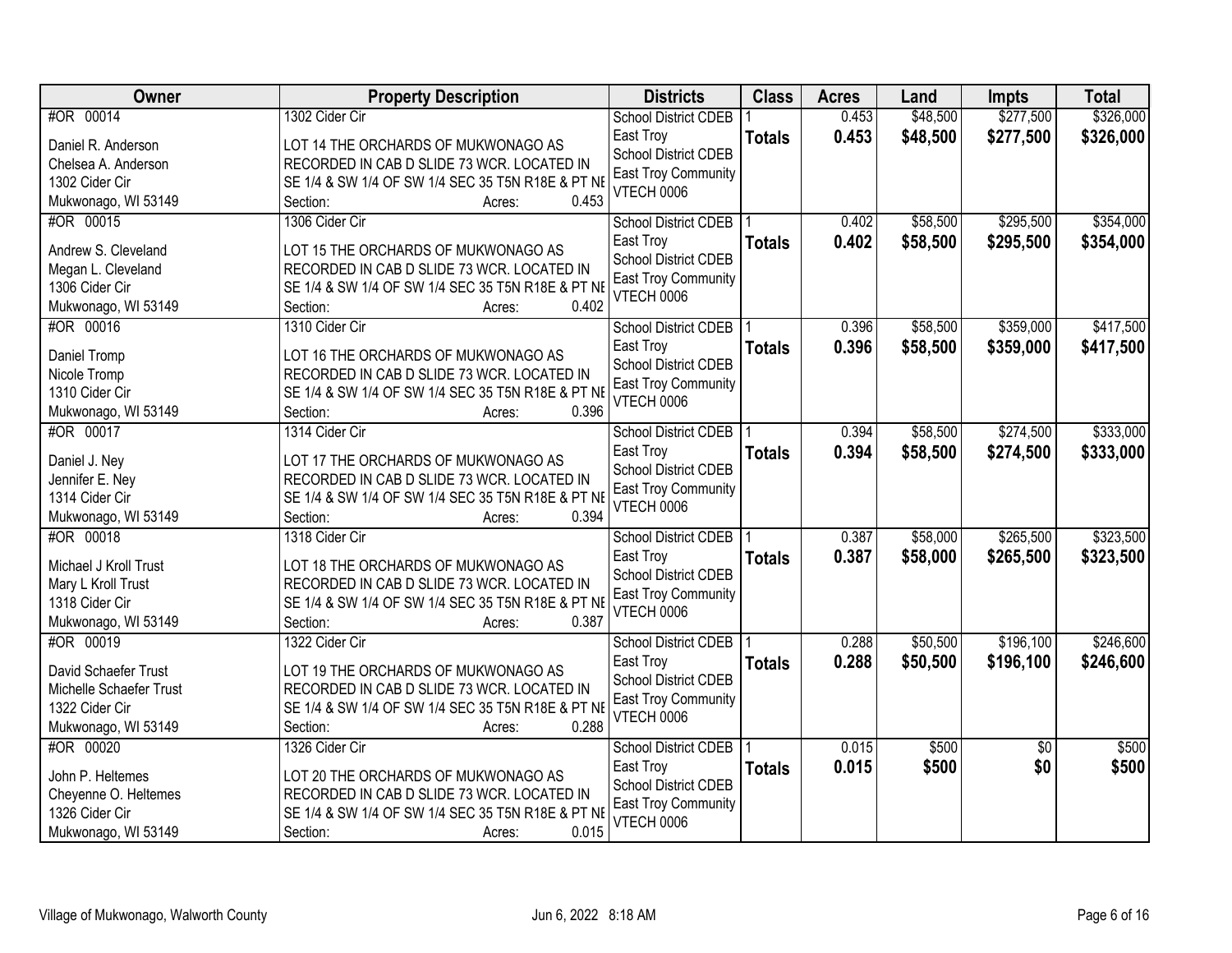| Owner                            | <b>Property Description</b>                       | <b>Districts</b>                         | <b>Class</b>  | <b>Acres</b> | Land     | <b>Impts</b>    | <b>Total</b> |
|----------------------------------|---------------------------------------------------|------------------------------------------|---------------|--------------|----------|-----------------|--------------|
| #OR 00033                        | 1328 Macintosh Way                                | <b>School District CDEB</b>              |               | 0.114        | \$12,500 | \$28,300        | \$40,800     |
| <b>Kirk Kusick</b>               | LOT 33 THE ORCHARDS OF MUKWONAGO AS               | East Troy                                | <b>Totals</b> | 0.114        | \$12,500 | \$28,300        | \$40,800     |
| Annette Kusick                   | RECORDED IN CAB D SLIDE 73 WCR. LOCATED IN        | <b>School District CDEB</b>              |               |              |          |                 |              |
| 1328 Macintosh Way               | SE 1/4 & SW 1/4 OF SW 1/4 SEC 35 T5N R18E & PT NE | East Troy Community                      |               |              |          |                 |              |
| Mukwonago, WI 53149              | 0.114<br>Section:<br>Acres:                       | VTECH 0006                               |               |              |          |                 |              |
| #OR 00034                        | 1322 Macintosh Way                                | <b>School District CDEB</b>              |               | 0.300        | \$52,000 | \$305,500       | \$357,500    |
|                                  |                                                   | East Troy                                | <b>Totals</b> | 0.300        | \$52,000 | \$305,500       | \$357,500    |
| Tyler O'Brien                    | LOT 34 THE ORCHARDS OF MUKWONAGO AS               | <b>School District CDEB</b>              |               |              |          |                 |              |
| Meaghan O'Brien                  | RECORDED IN CAB D SLIDE 73 WCR. LOCATED IN        | <b>East Troy Community</b>               |               |              |          |                 |              |
| 1322 Macintosh Way               | SE 1/4 & SW 1/4 OF SW 1/4 SEC 35 T5N R18E & PT NE | VTECH 0006                               |               |              |          |                 |              |
| Mukwonago, WI 53149-1936         | 0.300<br>Section:<br>Acres:                       |                                          |               |              |          |                 |              |
| #OR 00035                        | 1314 Macintosh Way                                | School District CDEB                     |               | 0.253        | \$46,500 | \$360,500       | \$407,000    |
| Nicholas A. Nogalski             | LOT 35 THE ORCHARDS OF MUKWONAGO AS               | East Troy                                | <b>Totals</b> | 0.253        | \$46,500 | \$360,500       | \$407,000    |
| 1314 Macintosh Way               | RECORDED IN CAB D SLIDE 73 WCR. LOCATED IN        | <b>School District CDEB</b>              |               |              |          |                 |              |
| Mukwonago, WI 53149-1936         | SE 1/4 & SW 1/4 OF SW 1/4 SEC 35 T5N R18E & PT NE | East Troy Community                      |               |              |          |                 |              |
|                                  | Section:<br>0.253<br>Acres:                       | <b>VTECH 0006</b>                        |               |              |          |                 |              |
| #OR 00036                        | 1308 Macintosh Way                                | School District CDEB                     |               | 0.234        | \$44,500 | \$296,500       | \$341,000    |
|                                  |                                                   | East Troy                                | <b>Totals</b> | 0.234        | \$44,500 | \$296,500       | \$341,000    |
| Ryan T. Sippel                   | LOT 36 THE ORCHARDS OF MUKWONAGO AS               | <b>School District CDEB</b>              |               |              |          |                 |              |
| Nicole L. Sippel                 | RECORDED IN CAB D SLIDE 73 WCR. LOCATED IN        | East Troy Community                      |               |              |          |                 |              |
| 1308 Macintosh Way               | SE 1/4 & SW 1/4 OF SW 1/4 SEC 35 T5N R18E & PT NE | <b>VTECH 0006</b>                        |               |              |          |                 |              |
| Mukwonago, WI 53149-1936         | 0.234<br>Section:<br>Acres:                       |                                          |               |              |          |                 |              |
| #OR 00037                        | 1313 Cider Cir                                    | <b>School District CDEB</b>              |               | 0.344        | \$54,000 | \$328,000       | \$382,000    |
| Cameron M. Vetter                | LOT 37 THE ORCHARDS OF MUKWONAGO AS               | East Troy                                | <b>Totals</b> | 0.344        | \$54,000 | \$328,000       | \$382,000    |
| 1313 Cider Cir                   | RECORDED IN CAB D SLIDE 73 WCR. LOCATED IN        | <b>School District CDEB</b>              |               |              |          |                 |              |
| Mukwonago, WI 53149-1935         | SE 1/4 & SW 1/4 OF SW 1/4 SEC 35 T5N R18E & PT NE | <b>East Troy Community</b>               |               |              |          |                 |              |
|                                  | 0.344<br>Section:<br>Acres:                       | VTECH 0006                               |               |              |          |                 |              |
| #OR 00038                        | 1317 Cider Cir                                    | School District CDEB                     |               | 0.051        | \$5,200  | $\overline{50}$ | \$5,200      |
| Kendall L. Richmond              | LOT 38 THE ORCHARDS OF MUKWONAGO AS               | East Troy                                | <b>Totals</b> | 0.051        | \$5,200  | \$0             | \$5,200      |
| Katie L. Richmond                | RECORDED IN CAB D SLIDE 73 WCR. LOCATED IN        | <b>School District CDEB</b>              |               |              |          |                 |              |
| 1317 Cider Cir                   | SE 1/4 & SW 1/4 OF SW 1/4 SEC 35 T5N R18E & PT NE | East Troy Community                      |               |              |          |                 |              |
|                                  | Section:<br>0.051                                 | <b>VTECH 0006</b>                        |               |              |          |                 |              |
| Mukwonago, WI 53149<br>#OR 00044 | Acres:<br>1407 Applewood Cir                      |                                          |               | 0.389        | \$55,500 | \$275,500       | \$331,000    |
|                                  |                                                   | <b>School District CDEB</b>              |               |              |          |                 |              |
| Aaron Mancl                      | LOT 44 THE ORCHARDS OF MUKWONAGO AS               | East Troy                                | <b>Totals</b> | 0.389        | \$55,500 | \$275,500       | \$331,000    |
| Erin Ryan                        | RECORDED IN CAB D SLIDE 73 WCR. LOCATED IN        | School District CDEB                     |               |              |          |                 |              |
| 1407 Applewood Cir               | SE 1/4 & SW 1/4 OF SW 1/4 SEC 35 T5N R18E & PT NE | East Troy Community<br><b>VTECH 0006</b> |               |              |          |                 |              |
| Mukwonago, WI 53149-1934         | 0.389<br>Section:<br>Acres:                       |                                          |               |              |          |                 |              |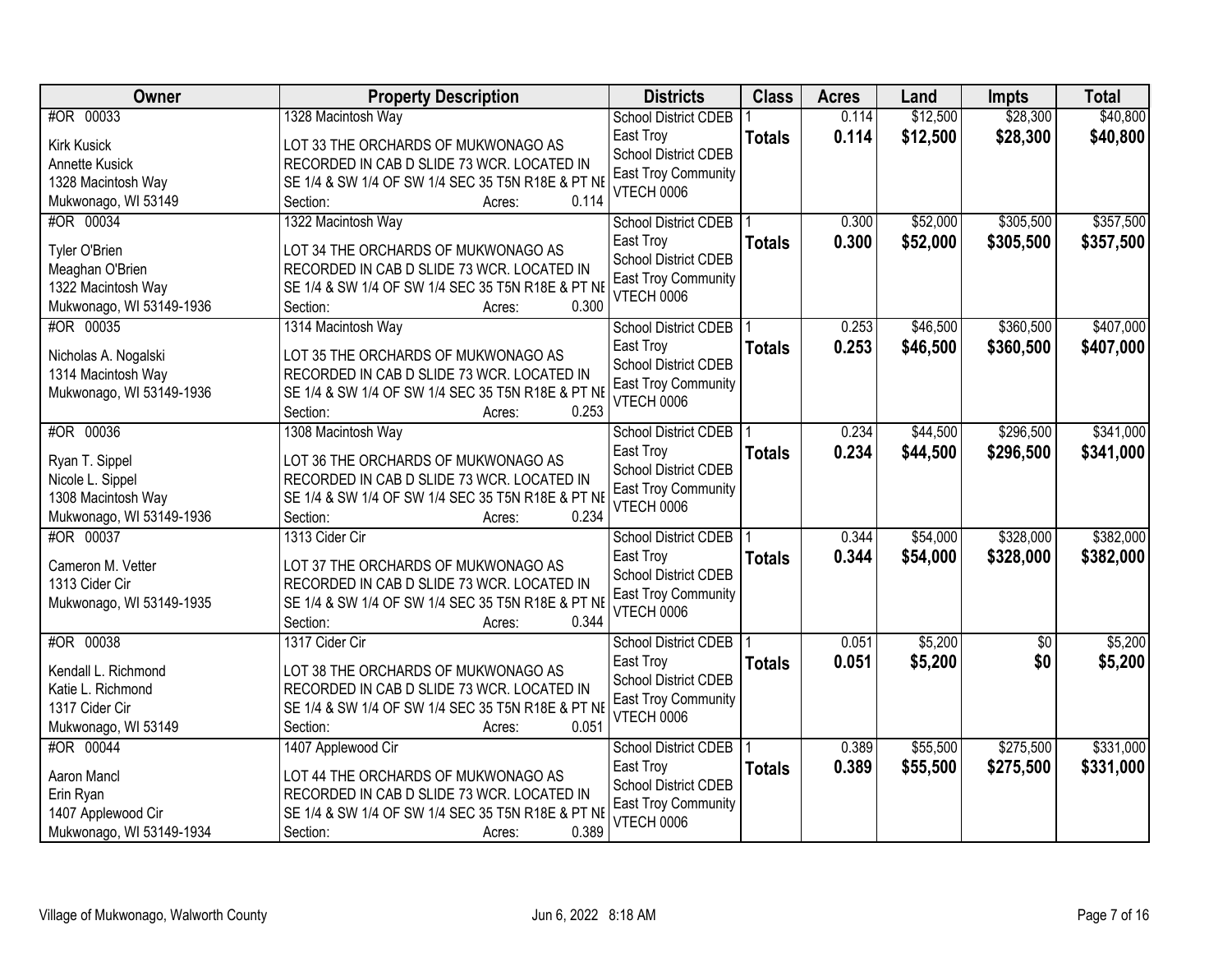| Owner                 | <b>Property Description</b>                                | <b>Districts</b>            | <b>Class</b>  | <b>Acres</b> | Land     | <b>Impts</b> | <b>Total</b> |
|-----------------------|------------------------------------------------------------|-----------------------------|---------------|--------------|----------|--------------|--------------|
| #OR 00045             | 1411 Applewood Cir                                         | <b>School District CDEB</b> |               | 0.345        | \$56,500 | \$306,500    | \$363,000    |
| Christopher L. Fercho | LOT 45 THE ORCHARDS OF MUKWONAGO AS                        | East Troy                   | <b>Totals</b> | 0.345        | \$56,500 | \$306,500    | \$363,000    |
| Lyndsay J. Fercho     | RECORDED IN CAB D SLIDE 73 WCR. LOCATED IN                 | <b>School District CDEB</b> |               |              |          |              |              |
| 1411 Applewood Cir    | SE 1/4 & SW 1/4 OF SW 1/4 SEC 35 T5N R18E & PT NE          | East Troy Community         |               |              |          |              |              |
| Mukwonago, WI 53149   | 0.345<br>Section:<br>Acres:                                | <b>VTECH 0006</b>           |               |              |          |              |              |
| #OR 00046             | 1415 Applewood Cir                                         | <b>School District CDEB</b> |               | 0.362        | \$57,500 | \$278,000    | \$335,500    |
|                       |                                                            | East Troy                   | <b>Totals</b> | 0.362        | \$57,500 | \$278,000    | \$335,500    |
| Maryann Bauer et al   | LOT 46 THE ORCHARDS OF MUKWONAGO AS                        | School District CDEB        |               |              |          |              |              |
| c/o Peter J. Bauer    | RECORDED IN CAB D SLIDE 73 WCR. LOCATED IN                 | <b>East Troy Community</b>  |               |              |          |              |              |
| 1415 Applewood Cir    | SE 1/4 & SW 1/4 OF SW 1/4 SEC 35 T5N R18E & PT NE<br>0.362 | VTECH 0006                  |               |              |          |              |              |
| Mukwonago, WI 53149   | Section:<br>Acres:                                         |                             |               |              |          |              |              |
| #OR 00047             | 1427 Applewood Cir                                         | <b>School District CDEB</b> |               | 0.370        | \$46,000 | \$191,000    | \$237,000    |
| Kelly L. Luebke       | LOT 47 THE ORCHARDS OF MUKWONAGO AS                        | East Troy                   | <b>Totals</b> | 0.370        | \$46,000 | \$191,000    | \$237,000    |
| Andrew J. Miazga      | RECORDED IN CAB D SLIDE 73 WCR. LOCATED IN                 | School District CDEB        |               |              |          |              |              |
| 1427 Applewood Cir    | SE 1/4 & SW 1/4 OF SW 1/4 SEC 35 T5N R18E & PT NE          | East Troy Community         |               |              |          |              |              |
| Mukwonago, WI 53149   | 0.370<br>Section:<br>Acres:                                | <b>VTECH 0006</b>           |               |              |          |              |              |
| #OR 00048             | 1437 Applewood Cir                                         | <b>School District CDEB</b> |               | 0.415        | \$47,500 | \$273,500    | \$321,000    |
|                       |                                                            | East Troy                   | <b>Totals</b> | 0.415        | \$47,500 | \$273,500    | \$321,000    |
| Fred H. Lim           | LOT 48 THE ORCHARDS OF MUKWONAGO AS                        | <b>School District CDEB</b> |               |              |          |              |              |
| Michelle A. Lim       | RECORDED IN CAB D SLIDE 73 WCR. LOCATED IN                 | <b>East Troy Community</b>  |               |              |          |              |              |
| 1437 Applewood Cir    | SE 1/4 & SW 1/4 OF SW 1/4 SEC 35 T5N R18E & PT NE          | <b>VTECH 0006</b>           |               |              |          |              |              |
| Mukwonago, WI 53149   | 0.415<br>Section:<br>Acres:                                |                             |               |              |          |              |              |
| #OR 00049             | 1441 Applewood Cir                                         | <b>School District CDEB</b> |               | 0.405        | \$47,000 | \$271,000    | \$318,000    |
| Nicole E. Napierala   | LOT 49 THE ORCHARDS OF MUKWONAGO AS                        | East Troy                   | <b>Totals</b> | 0.405        | \$47,000 | \$271,000    | \$318,000    |
| 1441 Applewood Cir    | RECORDED IN CAB D SLIDE 73 WCR. LOCATED IN                 | <b>School District CDEB</b> |               |              |          |              |              |
| Mukwonago, WI 53149   | SE 1/4 & SW 1/4 OF SW 1/4 SEC 35 T5N R18E & PT NE          | <b>East Troy Community</b>  |               |              |          |              |              |
|                       | 0.405<br>Section:<br>Acres:                                | VTECH 0006                  |               |              |          |              |              |
| #OR 00050             | 1445 Applewood Cir                                         | School District CDEB        |               | 0.352        | \$45,500 | \$271,000    | \$316,500    |
| George B. Farmer      | LOT 50 THE ORCHARDS OF MUKWONAGO AS                        | East Troy                   | <b>Totals</b> | 0.352        | \$45,500 | \$271,000    | \$316,500    |
| Colleen A. Farmer     | RECORDED IN CAB D SLIDE 73 WCR. LOCATED IN                 | <b>School District CDEB</b> |               |              |          |              |              |
| 1445 Applewood Cir    | SE 1/4 & SW 1/4 OF SW 1/4 SEC 35 T5N R18E & PT NE          | East Troy Community         |               |              |          |              |              |
| Mukwonago, WI 53149   | 0.352<br>Section:<br>Acres:                                | VTECH 0006                  |               |              |          |              |              |
| #OR 00051             | 1301 Cider Cir                                             | <b>School District CDEB</b> |               | 0.350        | \$45,500 | \$311,500    | \$357,000    |
|                       |                                                            | East Troy                   | <b>Totals</b> | 0.350        | \$45,500 | \$311,500    | \$357,000    |
| Charles Mcgaver       | LOT 51 THE ORCHARDS OF MUKWONAGO AS                        | <b>School District CDEB</b> |               |              |          |              |              |
| Laura Mcgaver         | RECORDED IN CAB D SLIDE 73 WCR. LOCATED IN                 | <b>East Troy Community</b>  |               |              |          |              |              |
| 1301 Cider Rd         | SE 1/4 & SW 1/4 OF SW 1/4 SEC 35 T5N R18E & PT NE          | <b>VTECH 0006</b>           |               |              |          |              |              |
| Mukwonago, WI 53149   | 0.350<br>Section:<br>Acres:                                |                             |               |              |          |              |              |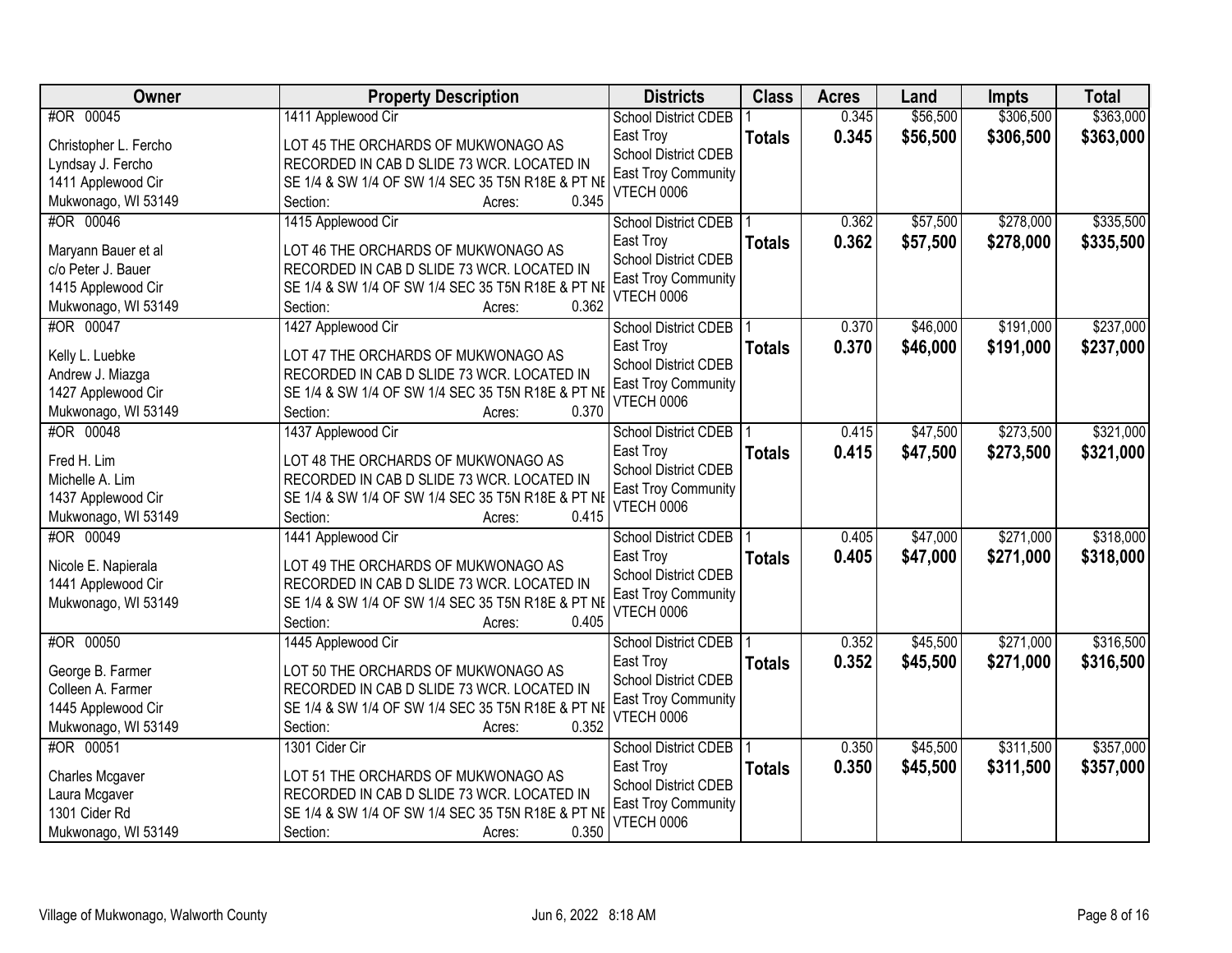| Owner                            | <b>Property Description</b>                                                                     | <b>Districts</b>                                | <b>Class</b>     | <b>Acres</b> | Land            | <b>Impts</b>    | <b>Total</b>    |
|----------------------------------|-------------------------------------------------------------------------------------------------|-------------------------------------------------|------------------|--------------|-----------------|-----------------|-----------------|
| #OR 00052                        | 1305 Cider Cir                                                                                  | <b>School District CDEB</b>                     |                  | 0.475        | \$58,000        | \$259,000       | \$317,000       |
| Zachary D. Brandt                | LOT 52 THE ORCHARDS OF MUKWONAGO AS                                                             | East Troy                                       | <b>Totals</b>    | 0.475        | \$58,000        | \$259,000       | \$317,000       |
| Crystal M. Brandt                | RECORDED IN CAB D SLIDE 73 WCR. LOCATED IN                                                      | <b>School District CDEB</b>                     |                  |              |                 |                 |                 |
| 1305 Cider Cir                   | SE 1/4 & SW 1/4 OF SW 1/4 SEC 35 T5N R18E & PT NE                                               | East Troy Community                             |                  |              |                 |                 |                 |
| Mukwonago, WI 53149              | 0.475<br>Section:<br>Acres:                                                                     | <b>VTECH 0006</b>                               |                  |              |                 |                 |                 |
| #OR 00053                        | 1317 Macintosh Way                                                                              | <b>School District CDEB</b>                     |                  | 0.358        | \$57,000        | \$300,000       | \$357,000       |
|                                  |                                                                                                 | East Troy                                       | <b>Totals</b>    | 0.358        | \$57,000        | \$300,000       | \$357,000       |
| Aaron Wesolowski                 | LOT 53 THE ORCHARDS OF MUKWONAGO AS                                                             | <b>School District CDEB</b>                     |                  |              |                 |                 |                 |
| Kate Wesolowski                  | RECORDED IN CAB D SLIDE 73 WCR. LOCATED IN                                                      | <b>East Troy Community</b>                      |                  |              |                 |                 |                 |
| 1317 Macintosh Way               | SE 1/4 & SW 1/4 OF SW 1/4 SEC 35 T5N R18E & PT NE<br>0.358                                      | <b>VTECH 0006</b>                               |                  |              |                 |                 |                 |
| Mukwonago, WI 53149              | Section:<br>Acres:                                                                              |                                                 |                  |              |                 |                 |                 |
| #OR 00054                        | 1321 Macintosh Way                                                                              | School District CDEB                            |                  | 0.371        | \$57,500        | \$272,000       | \$329,500       |
| Mark Tercha                      | LOT 54 THE ORCHARDS OF MUKWONAGO AS                                                             | East Troy                                       | <b>Totals</b>    | 0.371        | \$57,500        | \$272,000       | \$329,500       |
| Amanda Tercha                    | RECORDED IN CAB D SLIDE 73 WCR. LOCATED IN                                                      | School District CDEB                            |                  |              |                 |                 |                 |
| 1321 Macintosh Way               | SE 1/4 & SW 1/4 OF SW 1/4 SEC 35 T5N R18E & PT NE                                               | <b>East Troy Community</b><br><b>VTECH 0006</b> |                  |              |                 |                 |                 |
| Mukwonago, WI 53149              | 0.371<br>Section:<br>Acres:                                                                     |                                                 |                  |              |                 |                 |                 |
| #OR 00055                        | 1325 Macintosh Way                                                                              | <b>School District CDEB</b>                     |                  | 0.362        | \$57,500        | \$305,500       | \$363,000       |
|                                  |                                                                                                 | East Troy                                       | <b>Totals</b>    | 0.362        | \$57,500        | \$305,500       | \$363,000       |
| Ryan J. Serfort                  | LOT 55 THE ORCHARDS OF MUKWONAGO AS                                                             | <b>School District CDEB</b>                     |                  |              |                 |                 |                 |
| Samira E. Serfort                | RECORDED IN CAB D SLIDE 73 WCR. LOCATED IN<br>SE 1/4 & SW 1/4 OF SW 1/4 SEC 35 T5N R18E & PT NE | <b>East Troy Community</b>                      |                  |              |                 |                 |                 |
| 1325 Macintosh Way               | 0.362<br>Section:                                                                               | <b>VTECH 0006</b>                               |                  |              |                 |                 |                 |
| Mukwonago, WI 53149<br>#OR 00056 | Acres:                                                                                          |                                                 | $\overline{X4}$  | 2.178        | $\overline{50}$ | \$0             |                 |
|                                  | County Rd ES                                                                                    | <b>School District CDEB</b>                     |                  | 2.178        |                 |                 | \$0             |
| Tm Properties & Mgmt, LLC et al  | OUTLOT 1 THE ORCHARDS OF MUKWONAGO AS                                                           | East Troy<br><b>School District CDEB</b>        | <b>Totals</b>    |              | \$0             | \$0             | \$0             |
| 1211 Berry Patch Ln              | RECORDED IN CAB D SLIDE 73 WCR. LOCATED IN                                                      |                                                 |                  |              |                 |                 |                 |
| Mukwonago, WI 53149              | SE 1/4 & SW 1/4 OF SW 1/4 SEC 35 T5N R18E & PT NE                                               | East Troy Community<br>VTECH 0006               |                  |              |                 |                 |                 |
|                                  | 2.178<br>Section:<br>Acres:                                                                     |                                                 |                  |              |                 |                 |                 |
| #OR 00057                        | Berry Patch Ln                                                                                  | <b>School District CDEB</b>                     | $\overline{)X4}$ | 1.631        | $\sqrt{50}$     | $\overline{50}$ | $\overline{50}$ |
| Tm Properties & Mgmt, LLC et al  | OUTLOT 2 THE ORCHARDS OF MUKWONAGO AS                                                           | East Troy                                       | <b>Totals</b>    | 1.631        | \$0             | \$0             | \$0             |
| 1211 Berry Patch Ln              | RECORDED IN CAB D SLIDE 73 WCR. LOCATED IN                                                      | School District CDEB                            |                  |              |                 |                 |                 |
| Mukwonago, WI 53149              | SE 1/4 & SW 1/4 OF SW 1/4 SEC 35 T5N R18E & PT NE                                               | <b>East Troy Community</b>                      |                  |              |                 |                 |                 |
|                                  | 1.631<br>Section:<br>Acres:                                                                     | VTECH 0006                                      |                  |              |                 |                 |                 |
| #OR1 00056                       | 1211 Berry Patch Ln                                                                             | <b>School District CDEB</b>                     |                  | 0.355        | \$43,000        | \$325,000       | \$368,000       |
|                                  |                                                                                                 | East Troy                                       | <b>Totals</b>    | 0.355        | \$43,000        | \$325,000       | \$368,000       |
| Eric A. Dohr                     | LOT 56 ORCHARDS OF MUKWONAGO ADD'N NO. 1                                                        | School District CDEB                            |                  |              |                 |                 |                 |
| Collette H. Dohr                 | AS RECORDED IN CAB D SLIDE 100 WCR. LOCATED                                                     | <b>East Troy Community</b>                      |                  |              |                 |                 |                 |
| 1211 Berry Patch Ln              | IN SE 1/4 SW 1/4 SEC 35 T5N R18E & NE 1/4 NW 1/4                                                | <b>VTECH 0006</b>                               |                  |              |                 |                 |                 |
| Mukwonago, WI 53149              | 0.355<br>Section:<br>Acres:                                                                     |                                                 |                  |              |                 |                 |                 |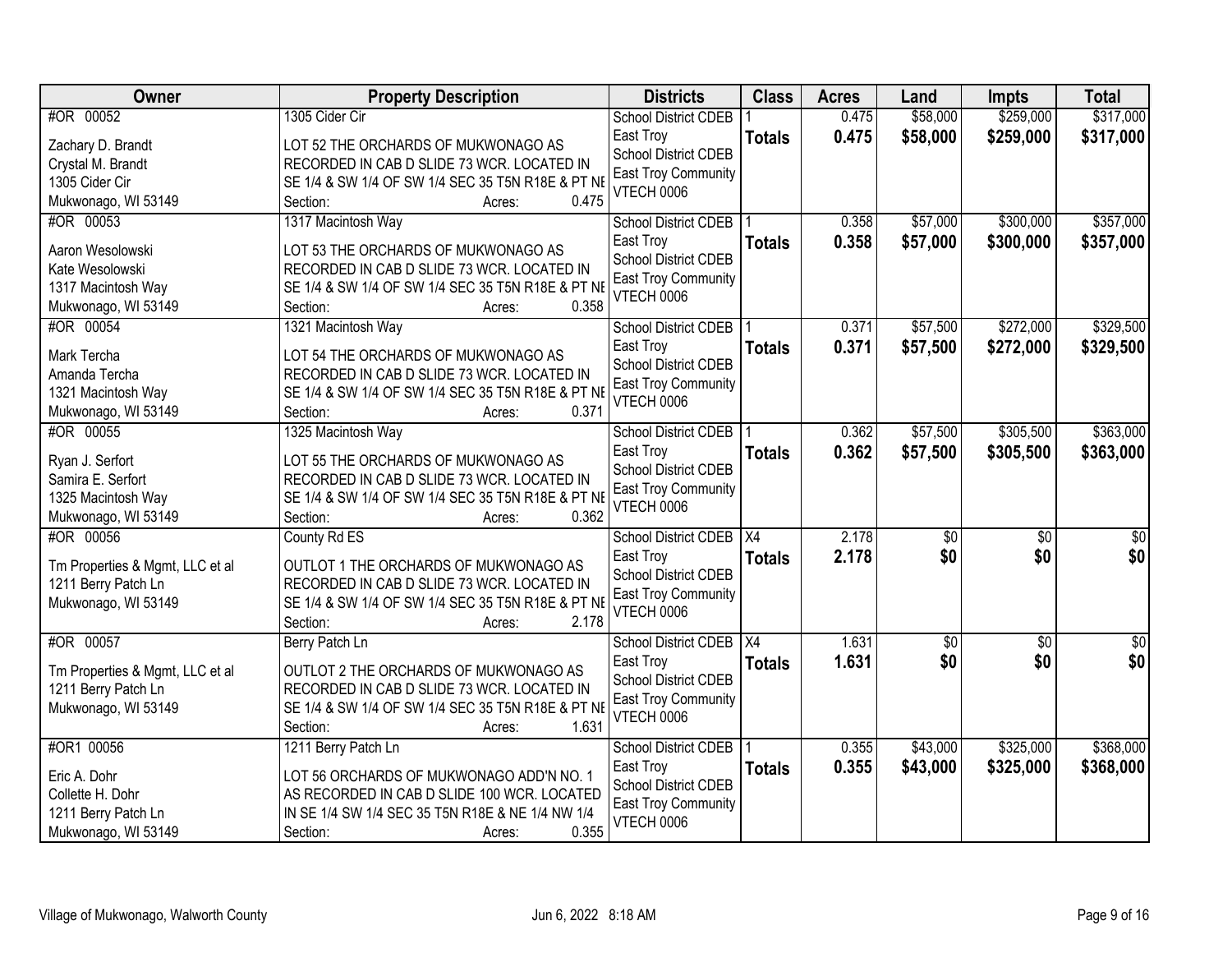| Owner                           | <b>Property Description</b>                                                                     | <b>Districts</b>                         | <b>Class</b>  | <b>Acres</b> | Land     | <b>Impts</b>    | <b>Total</b> |
|---------------------------------|-------------------------------------------------------------------------------------------------|------------------------------------------|---------------|--------------|----------|-----------------|--------------|
| #OR1 00057                      | 1203 Berry Patch Ln                                                                             | <b>School District CDEB</b>              |               | 0.442        | \$42,500 | \$278,000       | \$320,500    |
| Ryan R. Taylor                  | LOT 57 ORCHARDS OF MUKWONAGO ADD'N NO. 1                                                        | East Troy                                | <b>Totals</b> | 0.442        | \$42,500 | \$278,000       | \$320,500    |
| c/o Ryan R. Taylor              | AS RECORDED IN CAB D SLIDE 100 WCR. LOCATED                                                     | <b>School District CDEB</b>              |               |              |          |                 |              |
| 1203 Berry Patch Ln             | IN SE 1/4 SW 1/4 SEC 35 T5N R18E & NE 1/4 NW 1/4                                                | <b>East Troy Community</b>               |               |              |          |                 |              |
| Mukwonago, WI 53149             | 0.442<br>Section:<br>Acres:                                                                     | <b>VTECH 0006</b>                        |               |              |          |                 |              |
| #OR1 00058                      | 1340 Orchard Vw Ln                                                                              | <b>School District CDEB</b>              |               | 0.481        | \$59,500 | \$279,500       | \$339,000    |
| Laurence J. Stuppy III          | LOT 58 ORCHARDS OF MUKWONAGO ADD'N NO. 1                                                        | East Troy                                | <b>Totals</b> | 0.481        | \$59,500 | \$279,500       | \$339,000    |
| 1340 Orchard View Ln            | AS RECORDED IN CAB D SLIDE 100 WCR. LOCATED                                                     | <b>School District CDEB</b>              |               |              |          |                 |              |
| Mukwonago, WI 53149             | IN SE 1/4 SW 1/4 SEC 35 T5N R18E & NE 1/4 NW 1/4                                                | <b>East Troy Community</b>               |               |              |          |                 |              |
|                                 | 0.481<br>Section:<br>Acres:                                                                     | VTECH 0006                               |               |              |          |                 |              |
| #OR1 00059                      | 1334 Orchard Vw Ln                                                                              | <b>School District CDEB</b>              |               | 0.414        | \$59,000 | \$249,000       | \$308,000    |
|                                 |                                                                                                 | East Troy                                | <b>Totals</b> | 0.414        | \$59,000 | \$249,000       | \$308,000    |
| Joel A. Wilke<br>Sarah J. Wilke | LOT 59 ORCHARDS OF MUKWONAGO ADD'N NO. 1                                                        | <b>School District CDEB</b>              |               |              |          |                 |              |
| 1334 Orchard View Ln            | AS RECORDED IN CAB D SLIDE 100 WCR. LOCATED<br>IN SE 1/4 SW 1/4 SEC 35 T5N R18E & NE 1/4 NW 1/4 | East Troy Community                      |               |              |          |                 |              |
| Mukwonago, WI 53149             | 0.414<br>Section:<br>Acres:                                                                     | <b>VTECH 0006</b>                        |               |              |          |                 |              |
| #OR1 00060                      | 1328 Orchard Vw Ln                                                                              | School District CDEB                     |               | 0.374        | \$57,500 | \$267,000       | \$324,500    |
|                                 |                                                                                                 | East Troy                                | <b>Totals</b> | 0.374        | \$57,500 | \$267,000       | \$324,500    |
| Chance Biller                   | LOT 60 ORCHARDS OF MUKWONAGO ADD'N NO. 1                                                        | <b>School District CDEB</b>              |               |              |          |                 |              |
| Dena L. Biller                  | AS RECORDED IN CAB D SLIDE 100 WCR. LOCATED                                                     | East Troy Community                      |               |              |          |                 |              |
| 1328 Orchard View Ln            | IN SE 1/4 SW 1/4 SEC 35 T5N R18E & NE 1/4 NW 1/4                                                | <b>VTECH 0006</b>                        |               |              |          |                 |              |
| Mukwonago, WI 53149             | 0.374<br>Section:<br>Acres:                                                                     |                                          |               |              |          |                 |              |
| #OR1 00061                      | 1322 Orchard Vw Ln                                                                              | <b>School District CDEB</b>              |               | 0.361        | \$57,500 | \$279,500       | \$337,000    |
| Brian Wojtanowski               | LOT 61 ORCHARDS OF MUKWONAGO ADD'N NO. 1                                                        | East Troy                                | <b>Totals</b> | 0.361        | \$57,500 | \$279,500       | \$337,000    |
| Kathryn Wojtanowski             | AS RECORDED IN CAB D SLIDE 100 WCR. LOCATED                                                     | School District CDEB                     |               |              |          |                 |              |
| 1322 Orchard View Ln            | IN SE 1/4 SW 1/4 SEC 35 T5N R18E & NE 1/4 NW 1/4                                                | <b>East Troy Community</b><br>VTECH 0006 |               |              |          |                 |              |
| Mukwonago, WI 53149             | 0.361<br>Section:<br>Acres:                                                                     |                                          |               |              |          |                 |              |
| #OR1 00062                      | 1316 Orchard View Ln                                                                            | <b>School District CDEB</b>              |               | 0.325        | \$54,500 | $\overline{50}$ | \$54,500     |
| Great Day Holdings, LLC         | LOT 62 ORCHARDS OF MUKWONAGO ADD'N NO. 1                                                        | East Troy                                | <b>Totals</b> | 0.325        | \$54,500 | \$0             | \$54,500     |
| c/o Great Day Holdings LLC, LLC | AS RECORDED IN CAB D SLIDE 100 WCR. LOCATED                                                     | <b>School District CDEB</b>              |               |              |          |                 |              |
| 7900 Durand Ave Bldg 10         | IN SE 1/4 SW 1/4 SEC 35 T5N R18E & NE 1/4 NW 1/4                                                | <b>East Troy Community</b>               |               |              |          |                 |              |
| Sturtevant, WI 53177            | 0.325<br>Section:<br>Acres:                                                                     | VTECH 0006                               |               |              |          |                 |              |
| #OR1 00063                      | 1310 Orchard Vw Ln                                                                              | <b>School District CDEB</b>              |               | 0.081        | \$7,000  | $\overline{30}$ | \$7,000      |
| Shaun D. Nommensen              | LOT 63 ORCHARDS OF MUKWONAGO ADD'N NO. 1                                                        | East Troy                                | <b>Totals</b> | 0.081        | \$7,000  | \$0             | \$7,000      |
| Ann M. Nommensen                | AS RECORDED IN CAB D SLIDE 100 WCR. LOCATED                                                     | School District CDEB                     |               |              |          |                 |              |
| 1310 Orchard View Ln            | IN SE 1/4 SW 1/4 SEC 35 T5N R18E & NE 1/4 NW 1/4                                                | <b>East Troy Community</b>               |               |              |          |                 |              |
| Mukwonago, WI 53149-1937        | 0.081<br>Section:<br>Acres:                                                                     | <b>VTECH 0006</b>                        |               |              |          |                 |              |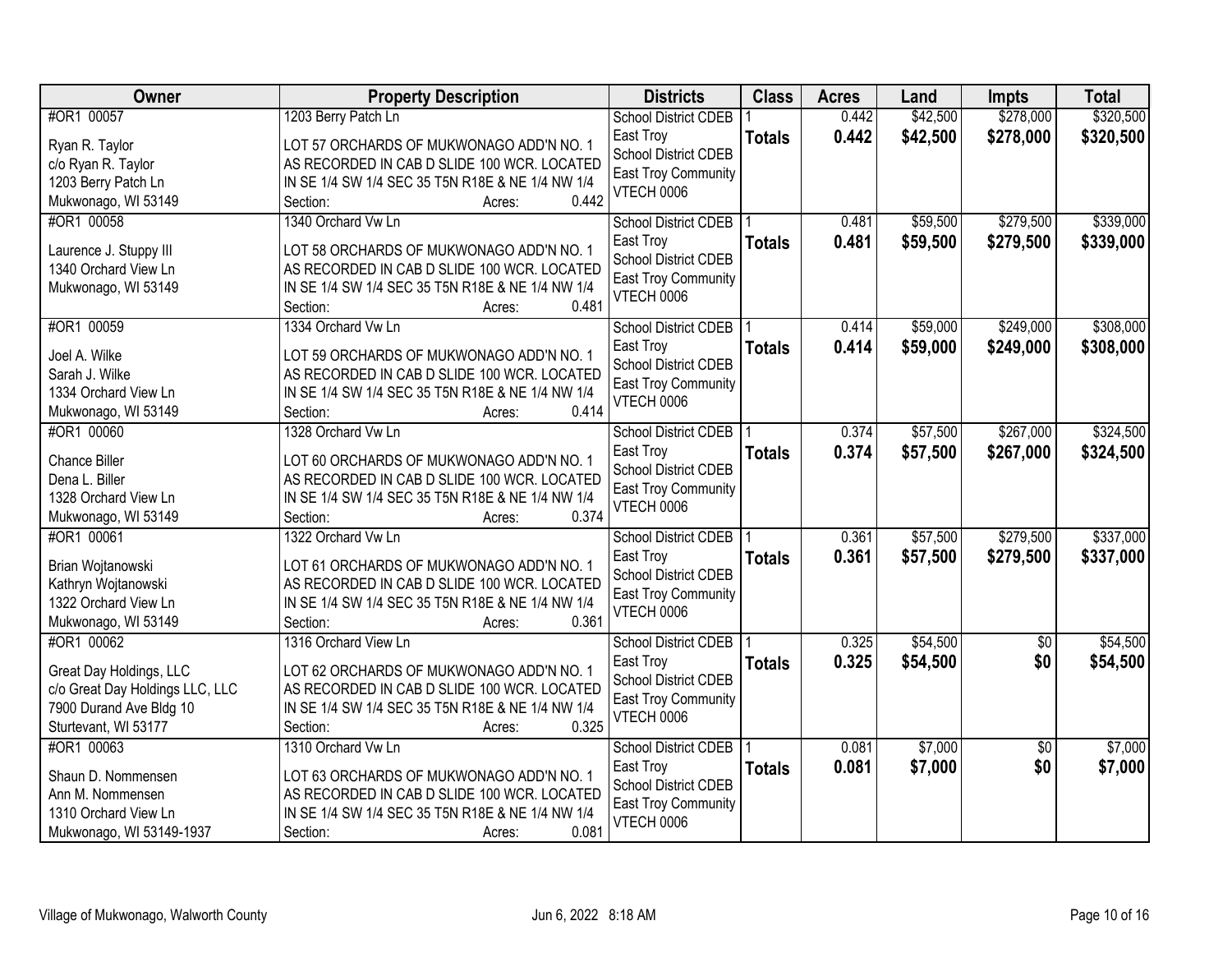| Owner                                       | <b>Property Description</b>                                                             | <b>Districts</b>                         | <b>Class</b>  | <b>Acres</b> | Land     | <b>Impts</b>    | <b>Total</b> |
|---------------------------------------------|-----------------------------------------------------------------------------------------|------------------------------------------|---------------|--------------|----------|-----------------|--------------|
| #OR1 00064                                  | 1304 Orchard Vw Ln                                                                      | <b>School District CDEB</b>              |               | 0.025        | \$1,000  | $\overline{50}$ | \$1,000      |
| Lloyd Colby                                 | LOT 64 ORCHARDS OF MUKWONAGO ADD'N NO. 1                                                | East Troy                                | <b>Totals</b> | 0.025        | \$1,000  | \$0             | \$1,000      |
| <b>Beverly Colby</b>                        | AS RECORDED IN CAB D SLIDE 100 WCR. LOCATED                                             | <b>School District CDEB</b>              |               |              |          |                 |              |
| 1304 Orchard View Ln                        | IN SE 1/4 SW 1/4 SEC 35 T5N R18E & NE 1/4 NW 1/4                                        | <b>East Troy Community</b>               |               |              |          |                 |              |
| Mukwonago, WI 53149-1937                    | 0.025<br>Section:<br>Acres:                                                             | VTECH 0006                               |               |              |          |                 |              |
| #OR1 00070                                  | 1347 Orchard Vw Ln                                                                      | <b>School District CDEB</b>              |               | 0.531        | \$50,500 | \$269,500       | \$320,000    |
| Andrew T. Straub                            | LOT 70 ORCHARDS OF MUKWONAGO ADD'N NO. 1                                                | East Troy                                | <b>Totals</b> | 0.531        | \$50,500 | \$269,500       | \$320,000    |
| Joanne C. Straub                            | AS RECORDED IN CAB D SLIDE 100 WCR. LOCATED                                             | <b>School District CDEB</b>              |               |              |          |                 |              |
| 1347 Orchard View Ln                        | IN SE 1/4 SW 1/4 SEC 35 T5N R18E & NE 1/4 NW 1/4                                        | <b>East Troy Community</b>               |               |              |          |                 |              |
| Mukwonago, WI 53149                         | 0.531<br>Section:<br>Acres:                                                             | VTECH 0006                               |               |              |          |                 |              |
| #OR1 00071                                  | 1353 Orchard Vw Ln                                                                      | <b>School District CDEB</b>              |               | 0.462        | \$48,500 | \$332,500       | \$381,000    |
|                                             |                                                                                         | East Troy                                | <b>Totals</b> | 0.462        | \$48,500 | \$332,500       | \$381,000    |
| Timothy M. Ackerman<br>1353 Orchard View Ln | LOT 71 ORCHARDS OF MUKWONAGO ADD'N NO. 1<br>AS RECORDED IN CAB D SLIDE 100 WCR. LOCATED | <b>School District CDEB</b>              |               |              |          |                 |              |
| Mukwonago, WI 53149                         | IN SE 1/4 SW 1/4 SEC 35 T5N R18E & NE 1/4 NW 1/4                                        | East Troy Community                      |               |              |          |                 |              |
|                                             | 0.462<br>Section:<br>Acres:                                                             | VTECH 0006                               |               |              |          |                 |              |
| #OR1 00072                                  | 1403 Orchard Vw Ln                                                                      | School District CDEB                     |               | 0.409        | \$47,000 | \$296,500       | \$343,500    |
|                                             |                                                                                         | East Troy                                | <b>Totals</b> | 0.409        | \$47,000 | \$296,500       | \$343,500    |
| Vicki K. Greggs                             | LOT 72 ORCHARDS OF MUKWONAGO ADD'N NO. 1                                                | <b>School District CDEB</b>              |               |              |          |                 |              |
| 1403 Orchard View Ln                        | AS RECORDED IN CAB D SLIDE 100 WCR. LOCATED                                             | East Troy Community                      |               |              |          |                 |              |
| Mukwonago, WI 53149                         | IN SE 1/4 SW 1/4 SEC 35 T5N R18E & NE 1/4 NW 1/4<br>0.409                               | VTECH 0006                               |               |              |          |                 |              |
| #OR1 00073                                  | Section:<br>Acres:<br>1409 Orchard Vw Ln                                                |                                          |               | 0.390        | \$46,500 | \$311,000       | \$357,500    |
|                                             |                                                                                         | <b>School District CDEB</b><br>East Troy |               | 0.390        |          | \$311,000       |              |
| Benjamin P. Turgeon et al                   | LOT 73 ORCHARDS OF MUKWONAGO ADD'N NO. 1                                                | <b>School District CDEB</b>              | <b>Totals</b> |              | \$46,500 |                 | \$357,500    |
| c/o Benjamin P. Turgeon                     | AS RECORDED IN CAB D SLIDE 100 WCR. LOCATED                                             | <b>East Troy Community</b>               |               |              |          |                 |              |
| 1409 Orchard View Ln                        | IN SE 1/4 SW 1/4 SEC 35 T5N R18E & NE 1/4 NW 1/4                                        | VTECH 0006                               |               |              |          |                 |              |
| Mukwonago, WI 53149                         | 0.390<br>Section:<br>Acres:                                                             |                                          |               |              |          |                 |              |
| #OR1 00074                                  | 1415 Orchard Vw Ln                                                                      | School District CDEB                     |               | 0.390        | \$46,500 | \$332,000       | \$378,500    |
| Susan L. Batten                             | LOT 74 ORCHARDS OF MUKWONAGO ADD'N NO. 1                                                | East Troy                                | <b>Totals</b> | 0.390        | \$46,500 | \$332,000       | \$378,500    |
| 1415 Orchard View Ln                        | AS RECORDED IN CAB D SLIDE 100 WCR. LOCATED                                             | <b>School District CDEB</b>              |               |              |          |                 |              |
| Mukwonago, WI 53149                         | IN SE 1/4 SW 1/4 SEC 35 T5N R18E & NE 1/4 NW 1/4                                        | <b>East Troy Community</b><br>VTECH 0006 |               |              |          |                 |              |
|                                             | 0.390<br>Section:<br>Acres:                                                             |                                          |               |              |          |                 |              |
| #OR1 00075                                  | 1421 Orchard Vw Ln                                                                      | <b>School District CDEB</b>              |               | 0.465        | \$48,500 | \$311,000       | \$359,500    |
| Brandan Pedretti                            | LOT 75 ORCHARDS OF MUKWONAGO ADD'N NO. 1                                                | East Troy                                | <b>Totals</b> | 0.465        | \$48,500 | \$311,000       | \$359,500    |
| Samantha Pedretti                           | AS RECORDED IN CAB D SLIDE 100 WCR. LOCATED                                             | School District CDEB                     |               |              |          |                 |              |
| 1421 Orchard View Ln                        | IN SE 1/4 SW 1/4 SEC 35 T5N R18E & NE 1/4 NW 1/4                                        | <b>East Troy Community</b>               |               |              |          |                 |              |
| Mukwonago, WI 53149                         | 0.465<br>Section:<br>Acres:                                                             | VTECH 0006                               |               |              |          |                 |              |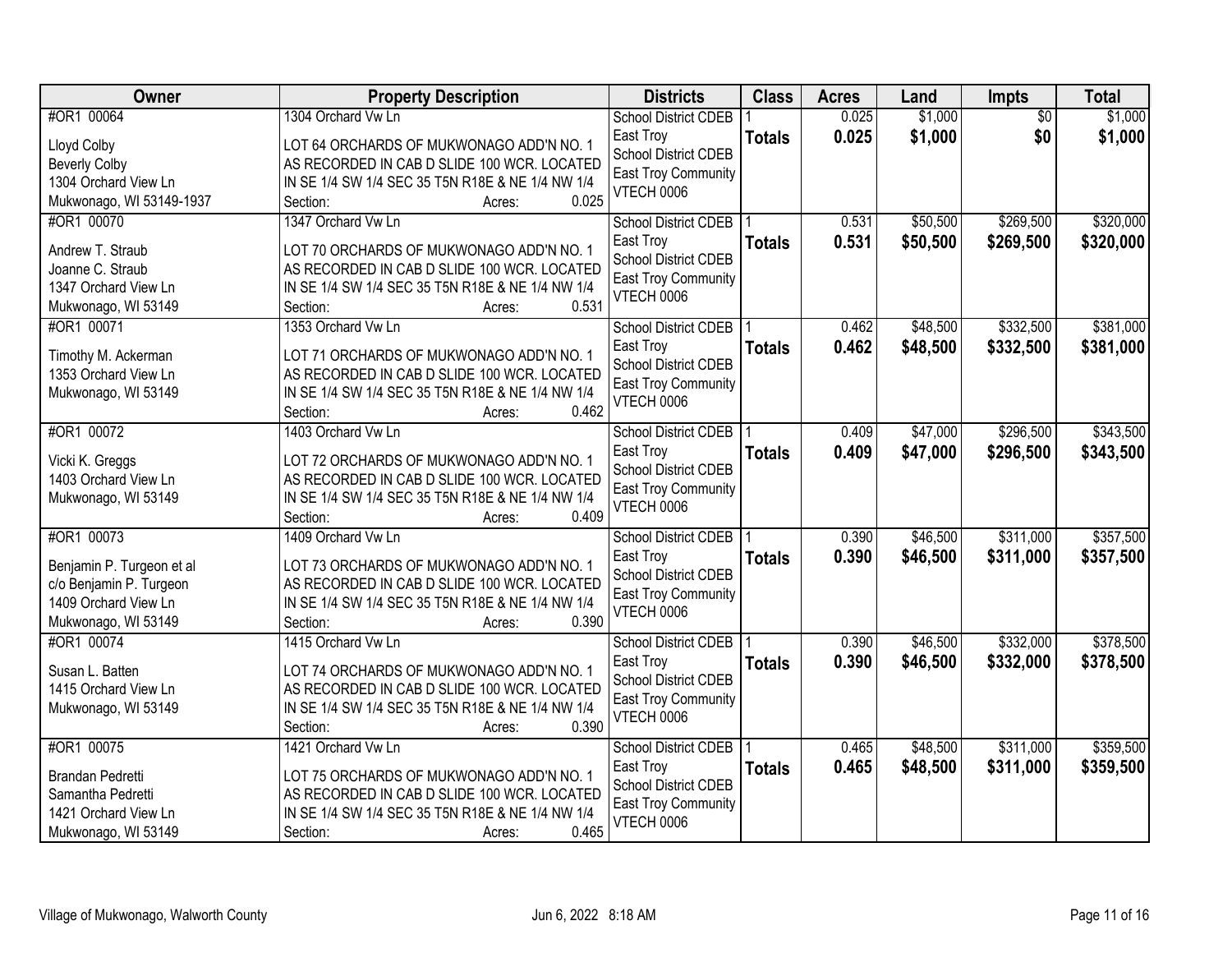| <b>Owner</b>          | <b>Property Description</b>                       | <b>Districts</b>                         | <b>Class</b>  | <b>Acres</b> | Land     | <b>Impts</b>    | <b>Total</b> |
|-----------------------|---------------------------------------------------|------------------------------------------|---------------|--------------|----------|-----------------|--------------|
| #OR1 00076            | 1427 Orchard Vw Ln                                | School District CDEB                     |               | 0.630        | \$53,500 | \$308,500       | \$362,000    |
| Nicholas J. Schreiber | LOT 76 ORCHARDS OF MUKWONAGO ADD'N NO. 1          | East Troy                                | <b>Totals</b> | 0.630        | \$53,500 | \$308,500       | \$362,000    |
| Wendy A. Schreiber    | AS RECORDED IN CAB D SLIDE 100 WCR. LOCATED       | <b>School District CDEB</b>              |               |              |          |                 |              |
| 1427 Orchard View Ln  | IN SE 1/4 SW 1/4 SEC 35 T5N R18E & NE 1/4 NW 1/4  | <b>East Troy Community</b>               |               |              |          |                 |              |
| Mukwonago, WI 53149   | 0.630<br>Section:<br>Acres:                       | <b>VTECH 0006</b>                        |               |              |          |                 |              |
| #OR1 00077            | 1433 Orchard Vw Ln                                | School District CDEB                     |               | 0.594        | \$52,500 | \$317,500       | \$370,000    |
| Adam M. Siebeck       | LOT 77 ORCHARDS OF MUKWONAGO ADD'N NO. 1          | East Troy                                | <b>Totals</b> | 0.594        | \$52,500 | \$317,500       | \$370,000    |
| Kathryn R. Siebeck    | AS RECORDED IN CAB D SLIDE 100 WCR. LOCATED       | <b>School District CDEB</b>              |               |              |          |                 |              |
| 1433 Orchard View Ln  | IN SE 1/4 SW 1/4 SEC 35 T5N R18E & NE 1/4 NW 1/4  | <b>East Troy Community</b>               |               |              |          |                 |              |
| Mukwonago, WI 53149   | 0.594<br>Section:<br>Acres:                       | <b>VTECH 0006</b>                        |               |              |          |                 |              |
| #OR1 00078            | 1424 Orchard Vw Ln                                | <b>School District CDEB</b>              |               | 0.687        | \$55,000 | \$307,500       | \$362,500    |
|                       |                                                   | East Troy                                | <b>Totals</b> | 0.687        | \$55,000 | \$307,500       | \$362,500    |
| Matthew R. Klein      | LOT 78 ORCHARDS OF MUKWONAGO ADD'N NO. 1          | <b>School District CDEB</b>              |               |              |          |                 |              |
| Mollie J. Jenkins     | AS RECORDED IN CAB D SLIDE 100 WCR. LOCATED       | <b>East Troy Community</b>               |               |              |          |                 |              |
| 1424 Orchard View Ln  | IN SE 1/4 SW 1/4 SEC 35 T5N R18E & NE 1/4 NW 1/4  | <b>VTECH 0006</b>                        |               |              |          |                 |              |
| Mukwonago, WI 53149   | 0.687<br>Section:<br>Acres:                       |                                          |               |              |          |                 |              |
| #OR1 00079            | 1418 Orchard Vw Ln                                | <b>School District CDEB</b>              |               | 0.434        | \$48,000 | \$313,500       | \$361,500    |
| Jeremy M. Wilson      | LOT 79 ORCHARDS OF MUKWONAGO ADD'N NO. 1          | East Troy                                | <b>Totals</b> | 0.434        | \$48,000 | \$313,500       | \$361,500    |
| 1418 Orchard View Ln  | AS RECORDED IN CAB D SLIDE 100 WCR. LOCATED       | <b>School District CDEB</b>              |               |              |          |                 |              |
| Mukwonago, WI 53149   | IN SE 1/4 SW 1/4 SEC 35 T5N R18E & NE 1/4 NW 1/4  | East Troy Community<br><b>VTECH 0006</b> |               |              |          |                 |              |
|                       | 0.434<br>Section:<br>Acres:                       |                                          |               |              |          |                 |              |
| #OR1 00080            | 1204 Berry Patch Ln                               | <b>School District CDEB</b>              |               | 0.384        | \$46,500 | \$289,500       | \$336,000    |
| Vicki Kohlbeck        | LOT 80 ORCHARDS OF MUKWONAGO ADD'N NO. 1          | East Troy                                | <b>Totals</b> | 0.384        | \$46,500 | \$289,500       | \$336,000    |
| 1204 Berry Patch Ln   | AS RECORDED IN CAB D SLIDE 100 WCR. LOCATED       | <b>School District CDEB</b>              |               |              |          |                 |              |
| Mukwonago, WI 53149   | IN SE 1/4 SW 1/4 SEC 35 T5N R18E & NE 1/4 NW 1/4  | <b>East Troy Community</b>               |               |              |          |                 |              |
|                       | 0.384<br>Section:<br>Acres:                       | <b>VTECH 0006</b>                        |               |              |          |                 |              |
| #OR1 00081            | 1212 Berry Patch Ln                               | <b>School District CDEB</b>              |               | 0.426        | \$47,500 | \$264,500       | \$312,000    |
| Stephen J. Flack      | LOT 81 ORCHARDS OF MUKWONAGO ADD'N NO. 1          | East Troy                                | <b>Totals</b> | 0.426        | \$47,500 | \$264,500       | \$312,000    |
| Melissa E. Flack      | AS RECORDED IN CAB D SLIDE 100 WCR. LOCATED       | <b>School District CDEB</b>              |               |              |          |                 |              |
| 13430 Radisson Dr     | IN SE 1/4 SW 1/4 SEC 35 T5N R18E & NE 1/4 NW 1/4  | East Troy Community                      |               |              |          |                 |              |
| New Berlin, WI 53151  | 0.426<br>Section:<br>Acres:                       | <b>VTECH 0006</b>                        |               |              |          |                 |              |
| #VM 00003             | <b>Honeywell Rd</b>                               | <b>School District CDEB</b>              | 14            | 36.170       | \$7,700  | $\overline{50}$ | \$7,700      |
|                       |                                                   | East Troy                                |               | 0.630        | \$100    | \$0             | \$100        |
| Wendell Schultz et al | ALL THAT PT OF NW 1/4 SEC 2 T4N R18E THAT LIES    | <b>School District CDEB</b>              | <b>Totals</b> | 36.800       | \$7,800  | \$0             | \$7,800      |
| 460 County Rd L       | SELY OF SELY R/W LN OF I-43. 36.80 A M/L. VILLAGE | <b>East Troy Community</b>               |               |              |          |                 |              |
| East Troy, WI 53120   | OF MUKWONAGO ANNEXED TO VILLAGE UNDER<br>36.800   | <b>VTECH 0006</b>                        |               |              |          |                 |              |
|                       | Section:<br>Acres:                                |                                          |               |              |          |                 |              |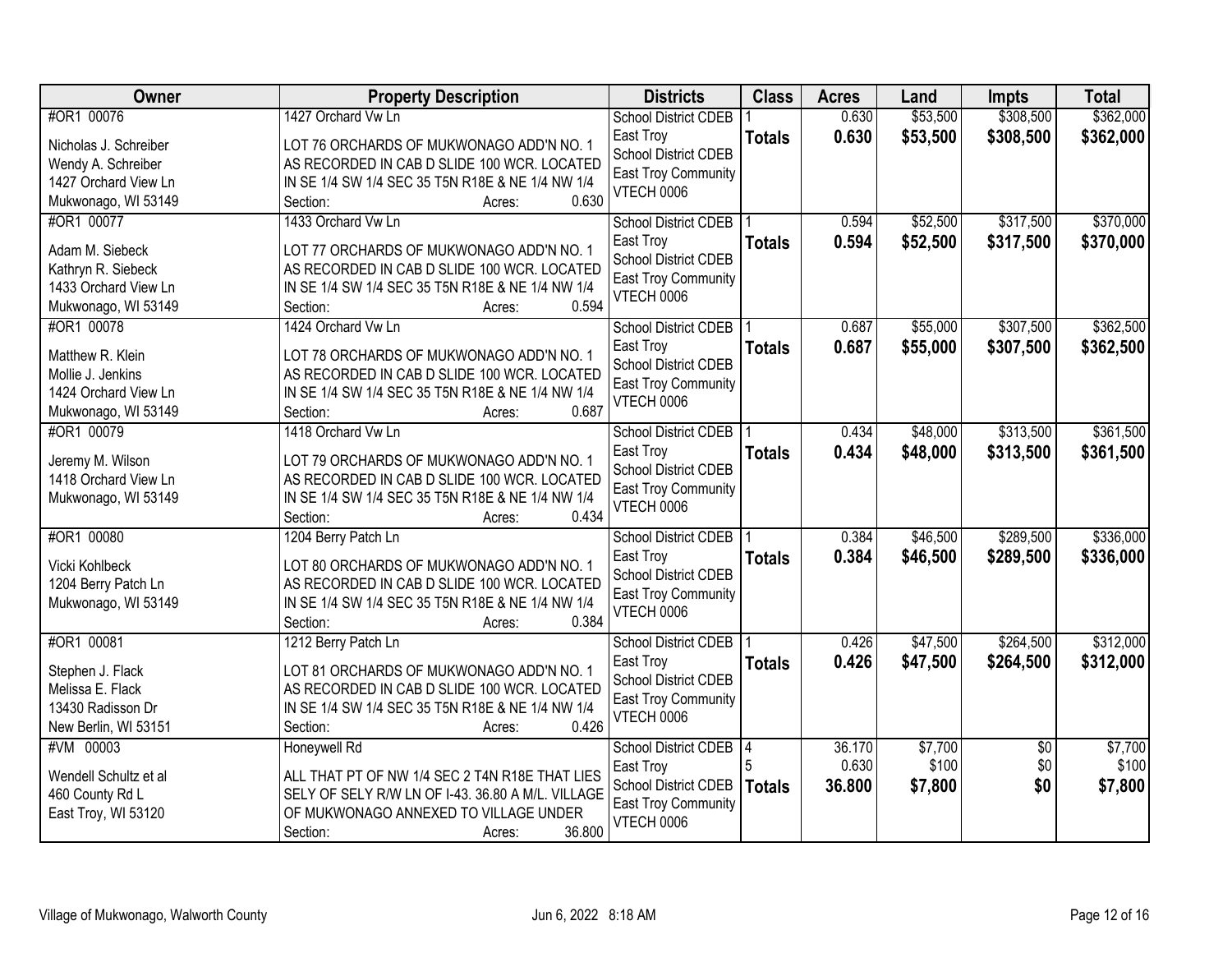| Owner                                                            | <b>Property Description</b>                                                                                                                                                            | <b>Districts</b>                                                              | <b>Class</b>        | <b>Acres</b>    | Land                   | <b>Impts</b>           | <b>Total</b>           |
|------------------------------------------------------------------|----------------------------------------------------------------------------------------------------------------------------------------------------------------------------------------|-------------------------------------------------------------------------------|---------------------|-----------------|------------------------|------------------------|------------------------|
| #VM 00004<br>Wendell Schultz et al                               | $1 - 43$<br>W 990' OF N 1/2 NW 1/4 SW 1/4 SEC 2 T4N R18E SE                                                                                                                            | <b>School District CDEB</b><br>East Troy<br>School District CDEB              | <b>Totals</b>       | 5.708<br>5.708  | \$1,200<br>\$1,200     | $\overline{30}$<br>\$0 | \$1,200<br>\$1,200     |
| 460 County Rd L<br>East Troy, WI 53120                           | OF HWY 43. EXC. HWY. 5.7 A M/L VILLAGE OF<br>MUKWONAGO ANNEXED TO VILLAGE UNDER DOC.<br>5.708<br>Section:<br>Acres:                                                                    | East Troy Community<br><b>VTECH 0006</b>                                      |                     |                 |                        |                        |                        |
| #VM 00005                                                        | Honeywell Rd                                                                                                                                                                           | <b>School District CDEB</b>                                                   |                     | 55.300          | \$8,500                | $\overline{50}$        | \$8,500                |
| Wendell Schultz et al.<br>460 County Rd L<br>East Troy, WI 53120 | N 1/2 SW 1/4 SEC 2 T4N R18E. EXC. W 15 A OF N 1/2<br>N 1/2 SW 1/4 SEC 2. EXC. LAND FOR HWY DESC IN<br>VOL 663 DEEDS PG 209. EXC. CSM 1339. 60.12 A M/L<br>60.120<br>Section:<br>Acres: | East Troy<br>School District CDEB<br><b>East Troy Community</b><br>VTECH 0006 | Totals              | 4.820<br>60.120 | \$4,000<br>\$12,500    | \$0<br>\$0             | \$4,000<br>\$12,500    |
| #VM 00006                                                        | Honeywell Rd                                                                                                                                                                           | <b>School District CDEB</b>                                                   | 14                  | 68.700          | \$14,200               | $\overline{50}$        | \$14,200               |
| <b>Wendell Schultz</b>                                           | S 1/2 SW 1/4 SEC 2 T4N R18E. EXC. CSM 1431. 75.71                                                                                                                                      | East Troy<br><b>School District CDEB</b>                                      | 5M                  | 0.680<br>6.330  | \$100<br>\$23,800      | \$0<br>\$0             | \$100<br>\$23,800      |
| Diana Schultz                                                    | A VILLAGE OF MUKWONAGO ANNEXED TO VILLAGE                                                                                                                                              | <b>East Troy Community</b>                                                    | <b>Totals</b>       | 75.710          | \$38,100               | \$0                    | \$38,100               |
| W450 County Rd L<br>East Troy, WI 53120                          | UNDER DOC. #446045. OMITS P ET 2-6<br>75.710<br>Section:<br>Acres:                                                                                                                     | <b>VTECH 0006</b>                                                             |                     |                 |                        |                        |                        |
| #VM 00007                                                        | $\overline{1-43}$                                                                                                                                                                      | <b>School District CDEB</b>                                                   |                     | 22.100          | \$3,400                | \$0                    | \$3,400                |
|                                                                  |                                                                                                                                                                                        | East Troy                                                                     | 5                   | 3.370           | \$3,300                | \$0                    | \$3,300                |
| <b>Wendell Schultz</b><br>Diana Schultz                          | THAT PT OF SE 1/4 SEC 3 T4N R18E LYING SELY OF<br>HWY 43. 29.47 A M/L SURVEY 418-832 VILLAGE OF                                                                                        | School District CDEB                                                          | <b>5M</b>           | 4.000           | \$15,000               | \$0                    | \$15,000               |
| W450 County Rd L                                                 | MUKWONAGO ANNEXED TO VILLAGE UNDER DOC.                                                                                                                                                | East Troy Community   Totals                                                  |                     | 29.470          | \$21,700               | \$0                    | \$21,700               |
| East Troy, WI 53120                                              | 29.470<br>Section:<br>Acres:                                                                                                                                                           | <b>VTECH 0006</b>                                                             |                     |                 |                        |                        |                        |
| #VM 00009                                                        | 1475 S Rochester St                                                                                                                                                                    | School 3822                                                                   | 4                   | 38.320          | \$5,900                | $\overline{30}$        | \$5,900                |
| Kevin M Mccarthy Trust                                           | NE 1/4 NW FR 1/4 SEC 1 T4N R18E. 39.76 A VILLAGE                                                                                                                                       | VTECH 0006                                                                    |                     | 1.440           | \$14,500               | \$48,000               | \$62,500               |
| 1475 S Rochester St                                              | OF MUKWONAGO ANNEXED TO VILLAGE UNDER                                                                                                                                                  |                                                                               | <b>Totals</b>       | 39.760          | \$20,400               | \$48,000               | \$68,400               |
| Mukwonago, WI 53149                                              | DOC. #446046. OMITS P ET 1-4                                                                                                                                                           |                                                                               |                     |                 |                        |                        |                        |
|                                                                  | 39.760<br>Section:<br>Acres:                                                                                                                                                           |                                                                               |                     |                 |                        |                        |                        |
| #VM 00010                                                        | W9653 County Rd ES                                                                                                                                                                     | <b>School District CDEB</b><br>East Troy                                      | 12<br><b>Totals</b> | 2.900<br>2.900  | \$162,000<br>\$162,000 | \$227,500<br>\$227,500 | \$389,500<br>\$389,500 |
| Elegant Farmer, Inc                                              | PT NW 1/4 SEC 2 T4N R18E DESC AS COM W 1/4                                                                                                                                             | School District CDEB                                                          |                     |                 |                        |                        |                        |
| 1545 S Main St                                                   | COR SEC 2 T4N R18E, N0D43'30"E 1220.43',                                                                                                                                               | East Troy Community                                                           |                     |                 |                        |                        |                        |
| Mukwonago, WI 53149                                              | N44D26'E 319.50', N50D55'W 241.71', N38D00'30"E<br>2.900<br>Section:<br>Acres:                                                                                                         | <b>VTECH 0006</b>                                                             |                     |                 |                        |                        |                        |
| #VM 00011                                                        | Main St                                                                                                                                                                                | <b>School District CDEB</b>                                                   | 14                  | 34.790          | \$8,800                | $\overline{30}$        | \$8,800                |
| Strawberry Orchards, LLC                                         | PT NW 1/4 SEC 2 T4N R18E DESC AS COM W 1/4                                                                                                                                             | East Troy                                                                     | 5                   | 11.880          | \$11,500               | \$0                    | \$11,500               |
| 1650 Main St                                                     | COR SEC 2 T4N R18E, N0D43'30"E 1220.43',                                                                                                                                               | School District CDEB                                                          |                     | 2.000           | \$20,000               | \$19,500               | \$39,500               |
| Mukwonago, WI 53149                                              | N44D26'E 319.50', N50D55'W 241.71', N37D34'12"E<br>48.670<br>Section:<br>Acres:                                                                                                        | East Troy Community   Totals<br><b>VTECH 0006</b>                             |                     | 48.670          | \$40,300               | \$19,500               | \$59,800               |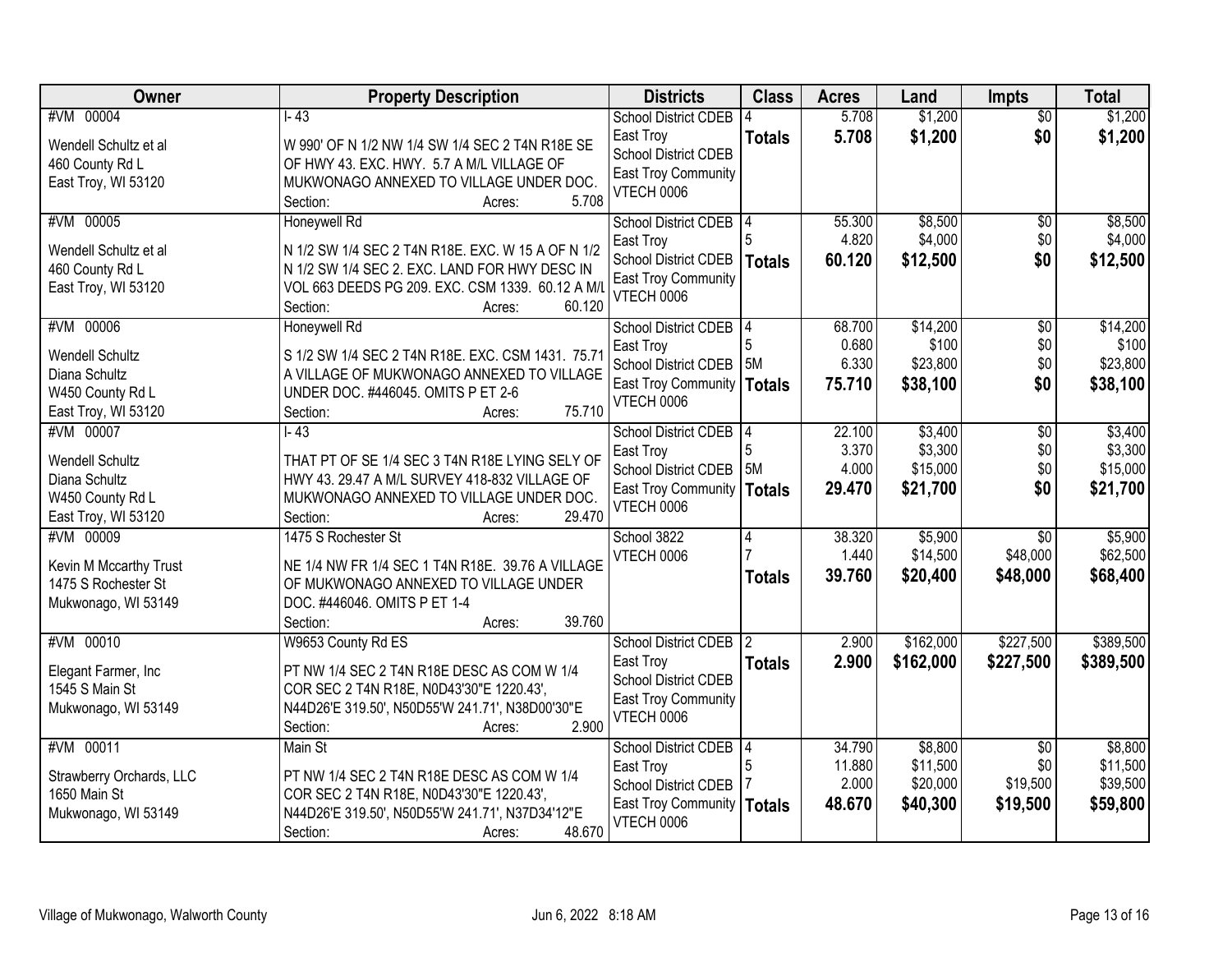| Owner                          | <b>Property Description</b>                       | <b>Districts</b>                            | <b>Class</b>  | <b>Acres</b> | Land      | <b>Impts</b>    | <b>Total</b> |
|--------------------------------|---------------------------------------------------|---------------------------------------------|---------------|--------------|-----------|-----------------|--------------|
| #VM 00012                      | 1650 Main St                                      | <b>School District CDEB</b>                 |               | 5.814        | \$113,500 | \$235,500       | \$349,000    |
| Dan C Scheel Life Estate et al | PT NW 1/4 SEC 2 T4N R18E DESC AS COM W 1/4        | East Troy                                   | <b>Totals</b> | 5.814        | \$113,500 | \$235,500       | \$349,000    |
| 1650 Main St                   | COR SEC 2 T4N R18E, S89D05'E 465.87' TO POB,      | <b>School District CDEB</b>                 |               |              |           |                 |              |
| Mukwonago, WI 53149            | N12D21'30"E 983.04', N77D15'46"W 258.99',         | East Troy Community<br>VTECH 0006           |               |              |           |                 |              |
|                                | 5.814<br>Section:<br>Acres:                       |                                             |               |              |           |                 |              |
| #VM 00013                      | County Rd ES                                      | <b>School District CDEB</b>                 | 16.           | 2.640        | \$20,000  | \$0             | \$20,000     |
| <b>Helmut Siewert Trust</b>    | SW1/4 SEC 2 T4N R18E DESC AS BEG AT W 1/4 COR     | East Troy                                   | <b>Totals</b> | 2.640        | \$20,000  | \$0             | \$20,000     |
| W252 S7360 Brookside Cir       | SEC 2; N89D49'19"E 466.02' TO PT NLY LINE OF      | <b>School District CDEB</b>                 |               |              |           |                 |              |
| Waukesha, WI 53189             | INTERSTATE 43; S43D11'04"W 677.91'; N0D14'33"W    | East Troy Community<br>VTECH 0006           |               |              |           |                 |              |
|                                | 2.640<br>Section:<br>Acres:                       |                                             |               |              |           |                 |              |
| #VM 00014                      | County Rd ES                                      | <b>School District CDEB</b>                 | 14            | 42.540       | \$9,100   | $\overline{50}$ | \$9,100      |
| <b>Helmut Siewert Trust</b>    | PT SE 14 SEC 3 T4N R18E DESC AS COM E 1/4 COR     | East Troy                                   | 5M            | 9.000        | \$33,800  | \$0             | \$33,800     |
| W252 S7360 Brookside Cir       | SEC 3 T4N R18E, S0D14'33"E 492.86' TO NLY R/W LN  | School District CDEB                        | <b>Totals</b> | 51.540       | \$42,900  | \$0             | \$42,900     |
| Waukesha, WI 53189             | HWY 43, S43D11'04"W 2817.52', N0D26'29"W TO C/L   | <b>East Troy Community</b><br>VTECH 0006    |               |              |           |                 |              |
|                                | 51.540<br>Section:<br>Acres:                      |                                             |               |              |           |                 |              |
| #VM 00015                      | N9602 Stone School Rd                             | School District CDEB                        |               | 1.120        | \$62,500  | \$171,500       | \$234,000    |
| Hms Partners, LLC              | N 1/2 NE FR 1/4 W OF RR. EXC. HWY DESC IN VOL     | East Troy                                   |               | 33.890       | \$6,300   | \$0             | \$6,300      |
| 836 Pilgrim Pkwy               | 663 DEEDS PG 207. EXC. P ET 2-1A DESC IN VOL 25   | School District CDEB                        | 15            | 27.000       | \$27,000  | \$0             | \$27,000     |
| Elm Grove, WI 53122-2024       | RECORDS PG 672. EXC. CSM 1327. SEC 2 T4N R18E     | East Troy Community 5M<br><b>VTECH 0006</b> |               | 4.850        | \$18,300  | \$0             | \$18,300     |
|                                | 66.860<br>Section:<br>Acres:                      |                                             | <b>Totals</b> | 66.860       | \$114,100 | \$171,500       | \$285,600    |
| #VM 00016                      | N9698 Stone School Rd                             | <b>School District CDEB</b>                 |               | 1.438        | \$67,000  | \$123,000       | \$190,000    |
| Robert J. Narloch              | THAT PORTION OF N 1/2 NE 1/4 SEC 2 T4N R18E       | East Troy                                   | <b>Totals</b> | 1.438        | \$67,000  | \$123,000       | \$190,000    |
| 1460 Honeywell Rd              | SITUATE E OF STONE SCHOOL RD & N OF HWY 43.       | <b>School District CDEB</b>                 |               |              |           |                 |              |
| Mukwonago, WI 53149            | VILLAGE OF MUKWONAGO ANNEXED TO VILLAGE           | East Troy Community                         |               |              |           |                 |              |
|                                | 1.438<br>Section:<br>Acres:                       | VTECH 0006                                  |               |              |           |                 |              |
| #VM 00017                      | Stone School Rd                                   | <b>School District CDEB</b>                 | 14            | 32.300       | \$6,900   | $\overline{50}$ | \$6,900      |
| Mukwonago Baptist Church, Inc  | S 1/2 NE 1/4 SEC 2 T4N R18E & PT. NE 1/4 NE 1/4 E | East Troy                                   |               | 0.720        | \$800     | \$0             | \$800        |
| 1610 Honeywell Rd              | OF RR. EXC. COM CTR 1/4 COR SEC 2, N 341',        | School District CDEB                        | <b>Totals</b> | 33.020       | \$7,700   | \$0             | \$7,700      |
| Mukwonago, WI 53149-0000       | S89D53'E 1225.76', S1D29'E 341.10', N89D53'W      | East Troy Community                         |               |              |           |                 |              |
|                                | 33.020<br>Section: 2<br>Acres:                    | VTECH 0006                                  |               |              |           |                 |              |
| #VM 00017A                     | Stone School Rd                                   | <b>School District CDEB</b>                 | 14            | 4.585        | \$1,000   | $\overline{30}$ | \$1,000      |
| Wendell Schultz                | PT NE1/4 SEC 2 T4N R18E DESC AS EASTERLY OF       | East Troy                                   | <b>Totals</b> | 4.585        | \$1,000   | \$0             | \$1,000      |
| Daniel Schultz                 | THE WESTERLY RIGHT OF WAY LINE OF RAILROAD        | <b>School District CDEB</b>                 |               |              |           |                 |              |
| 450 County Rd L                | COMMONLY KNOWN AS SOO LINE RAILROAD OR            | East Troy Community                         |               |              |           |                 |              |
| East Troy, WI 53120            | 4.585<br>Section: 2<br>Acres:                     | VTECH 0006                                  |               |              |           |                 |              |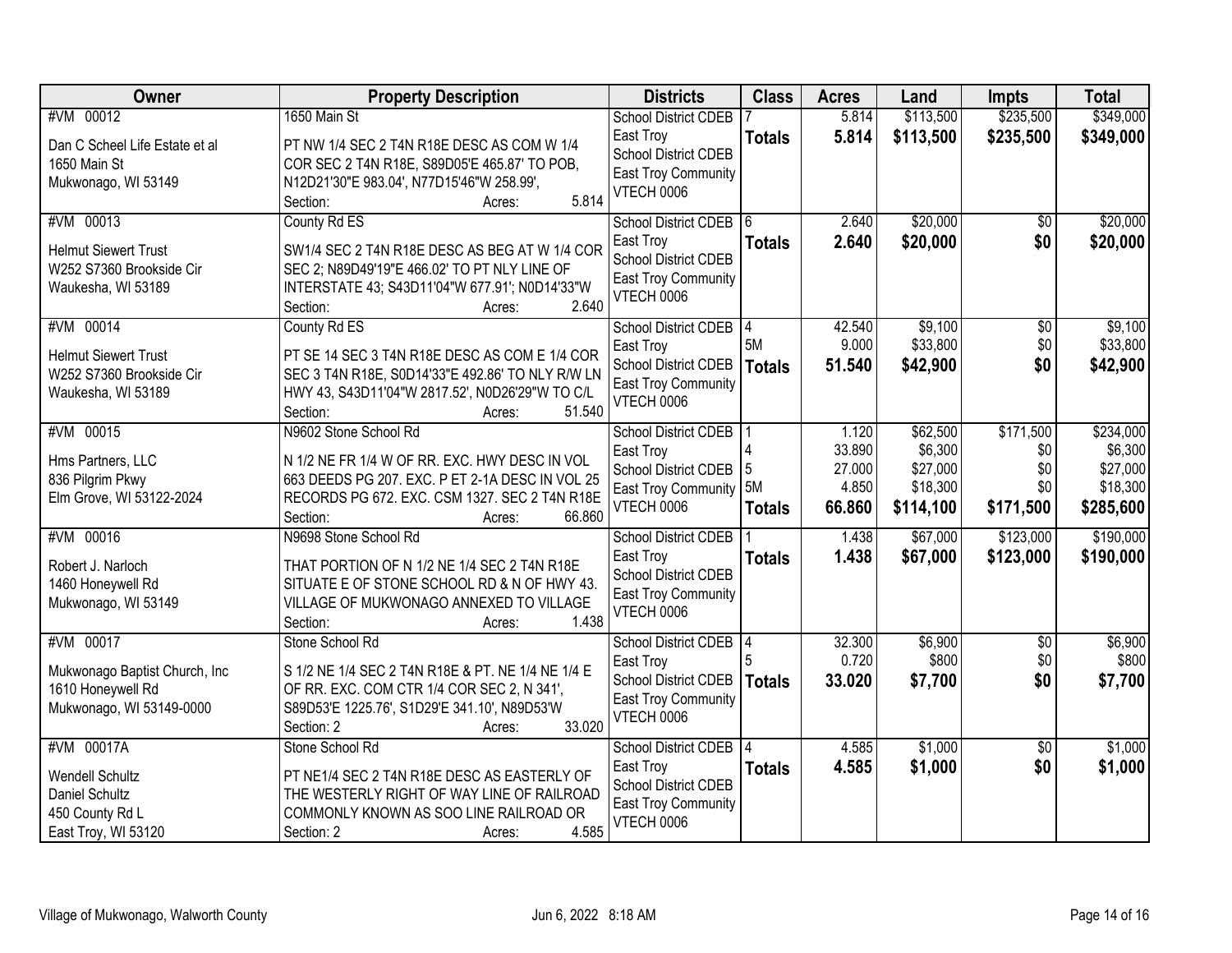| Owner                                                                                                  | <b>Property Description</b>                                                                                                                                                                         | <b>Districts</b>                                                                                                           | <b>Class</b>                   | <b>Acres</b>                                | Land                                                     | <b>Impts</b>                                            | <b>Total</b>                                              |
|--------------------------------------------------------------------------------------------------------|-----------------------------------------------------------------------------------------------------------------------------------------------------------------------------------------------------|----------------------------------------------------------------------------------------------------------------------------|--------------------------------|---------------------------------------------|----------------------------------------------------------|---------------------------------------------------------|-----------------------------------------------------------|
| #VM 00018<br><b>Wendell Schultz</b><br>Daniel Schultz                                                  | Stone School Rd<br>S 1/2 OF NW FR 1/4 & NW 1/4 OF NW FR 1/4 SEC 1<br>T4N R18E. 120.34 A VILLAGE OF MUKWONAGO                                                                                        | <b>School District CDEB</b><br>East Troy<br>School District CDEB<br>East Troy Community                                    | 5<br>Totals                    | 119.070<br>1.270<br>120.340                 | \$25,300<br>\$1,300<br>\$26,600                          | $\overline{30}$<br>\$0<br>\$0                           | \$25,300<br>\$1,300<br>\$26,600                           |
| W450 County Rd L<br>East Troy, WI 53120                                                                | ANNEXED TO VILLAGE UNDER DOC. #446047 OMITS<br>120.340<br>Section:<br>Acres:                                                                                                                        | <b>VTECH 0006</b>                                                                                                          |                                |                                             |                                                          |                                                         |                                                           |
| #VM 00020<br>Schultz Farms, Inc<br>460 County Rd L<br>East Troy, WI 53120-0000                         | 460 County Rd L<br>SW 1/4 SEC 1 T4N R18E. EXC. LAND OWNED BY RR.<br>EXC THAT PT LYING SLY OF RR VILLAGE OF<br>MUKWONAGO ANNEXED TO VILLAGE UNDER DOC.<br>155.000<br>Section:<br>Acres:              | <b>School District CDEB</b><br>East Troy<br><b>School District CDEB</b><br><b>East Troy Community</b><br>VTECH 0006        | <b>Totals</b>                  | 154.000<br>1.000<br>155.000                 | \$26,100<br>\$10,000<br>\$36,100                         | $\overline{30}$<br>\$73,500<br>\$73,500                 | \$26,100<br>\$83,500<br>\$109,600                         |
| #VM 00021<br>Railroad Land                                                                             | Railroad<br>5.21 A OF RR R/W LOC IN W 1/2 W 1/2 SEC 1 T4N<br>R18E. VILLAGE OF MUKWONAGO ANNEXED TO<br>VILLAGE UNDER DOC. #446047 OMITS P ET 1-11<br>5.210<br>Section:<br>Acres:                     | School 3822<br><b>VTECH 0006</b>                                                                                           | X4<br><b>Totals</b>            | 5.210<br>5.210                              | \$0<br>\$0                                               | \$0<br>\$0                                              | $\overline{50}$<br>\$0                                    |
| #VM 00022<br>Railroad Land                                                                             | Railroad<br>7.5 A OF RR R/W LOC IN E 1/2 E 1/2 SEC 2 T4N R18E<br>VILLAGE OF MUKWONAGO ANNEXED TO VILLAGE<br>UNDER DOC. #446047 OMITS P ET 2-10<br>7.500<br>Section:<br>Acres:                       | <b>School District CDEB</b><br>East Troy<br><b>School District CDEB</b><br>East Troy Community<br><b>VTECH 0006</b>        | X4<br><b>Totals</b>            | 7.500<br>7.500                              | \$0<br>\$0                                               | \$0<br>\$0                                              | \$0<br>\$0                                                |
| #VM 00023<br>Schultz Farms, Inc<br>460 County Rd L<br>East Troy, WI 53120-0000                         | W308 County Rd L<br>E 1/2 NW 1/4 SEC 12 T4N R18E. EXC SO MUCH OF<br>SD E 1/2 NW 1/4 AS LIES S OF CTR OF MILWAUKEE 8<br>JANESVILLE HWY. EXC. LOTS 1 TO 10 INCL BLK 1<br>32.480<br>Section:<br>Acres: | School District CDEB<br>East Troy<br>School District CDEB<br>East Troy Community<br>VTECH 0006                             | 5<br>Totals                    | 29.230<br>0.750<br>2.500<br>32.480          | \$5,300<br>\$100<br>\$80,500<br>\$85,900                 | $\overline{50}$<br>\$0<br>\$112,000<br>\$112,000        | \$5,300<br>\$100<br>\$192,500<br>\$197,900                |
| #VM 00024<br>Marj Schultz et al<br>c/o Wayne G. Schultz<br>460 County Rd L<br>East Troy, WI 53120-0000 | County Rd L<br>THAT PART OF W 1/2 W 1/2 N OF HWY L & NELY OF<br>RR. VILLAGE OF MUKWONAGO ANNEXED TO<br>VILLAGE UNDER #446047 OMITS P ET12-6<br>33.110<br>Section:<br>Acres:                         | <b>School District CDEB</b><br>East Troy<br>School District CDEB<br>East Troy Community<br><b>VTECH 0006</b>               | 14<br><b>Totals</b>            | 32.610<br>0.500<br>33.110                   | \$6,900<br>\$500<br>\$7,400                              | $\sqrt{6}$<br>\$0<br>\$0                                | \$6,900<br>\$500<br>\$7,400                               |
| #VM 00025<br>Wendell Schultz<br>460 County Rd L<br>East Troy, WI 53120                                 | 450 County Rd L<br>PT SW 1/4 SEC 1, NW 1/4 SEC 12 SW 1/4 SEC 12, SE<br>1/4 SEC 11 & NE 1/4 SEC 11 T4N R18E DESC AS COM<br>SW COR SW 1/4 SEC 1, N0D29'49"W 1325.82',<br>77.670<br>Section:<br>Acres: | <b>School District CDEB</b><br>East Troy<br><b>School District CDEB</b><br><b>East Troy Community</b><br><b>VTECH 0006</b> | 14<br>5<br>5M<br><b>Totals</b> | 68.360<br>1.910<br>3.700<br>3.700<br>77.670 | \$14,700<br>\$1,000<br>\$14,000<br>\$92,500<br>\$122,200 | $\overline{50}$<br>\$0<br>\$0<br>\$446,000<br>\$446,000 | \$14,700<br>\$1,000<br>\$14,000<br>\$538,500<br>\$568,200 |